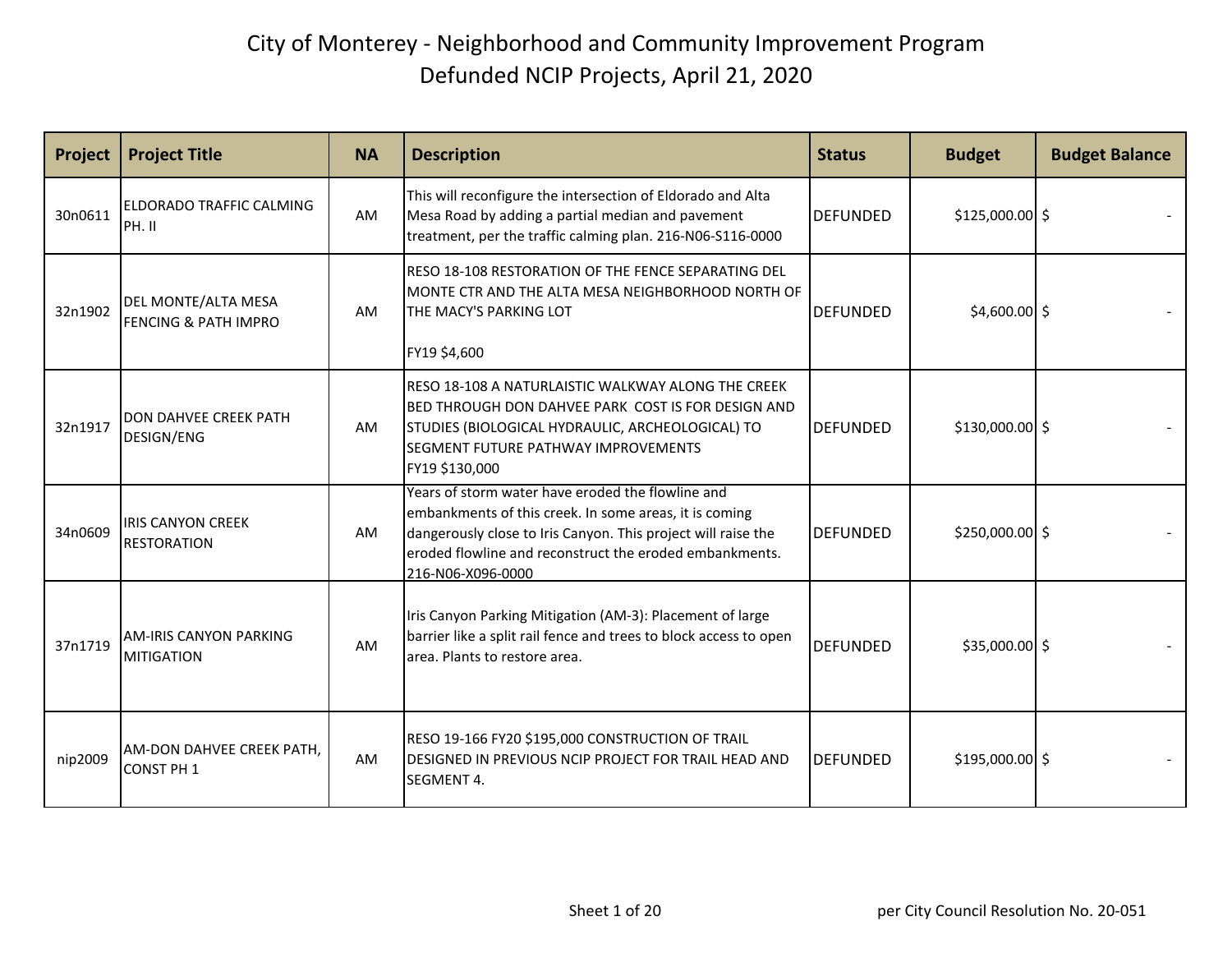| Project | <b>Project Title</b>                        | <b>NA</b>  | <b>Description</b>                                                                                                                                                                                                                                                                                                                                                                                                                                                                                                                                                                                                                                                                                                                                                                                                                                                                                                               | <b>Status</b>   | <b>Budget</b>    | <b>Budget Balance</b> |
|---------|---------------------------------------------|------------|----------------------------------------------------------------------------------------------------------------------------------------------------------------------------------------------------------------------------------------------------------------------------------------------------------------------------------------------------------------------------------------------------------------------------------------------------------------------------------------------------------------------------------------------------------------------------------------------------------------------------------------------------------------------------------------------------------------------------------------------------------------------------------------------------------------------------------------------------------------------------------------------------------------------------------|-----------------|------------------|-----------------------|
| 30n1315 | CASANOVA MELWAY EXIT<br>CROSSWALK/ADA ACCES | COK        | Install bulb out, handicap ramps, and brick paver crosswalks at<br>Melway Exit and Casanova Avenue intersection. A crosswalk<br>for handicap access will increase the safety for pedestrians<br>wishing to cross Casanova Avenue to get to Cypress Center and<br>Safeway.                                                                                                                                                                                                                                                                                                                                                                                                                                                                                                                                                                                                                                                        | <b>DEFUNDED</b> | $$215,000.00$ \$ |                       |
| 32n1818 | COK-2 COK PARK PLAY EQUIP<br>REPLACEMENT    | COK        | The current equipment is 17-20 years old. Access is split<br>requiring handicapped to leave the area and transverse the lot DEFUNDED<br>to come in another entrance. Includes ADA barrier removals                                                                                                                                                                                                                                                                                                                                                                                                                                                                                                                                                                                                                                                                                                                               |                 | $$275,000.00$ \$ |                       |
| 37n1516 | COK-NORTH FREMONT-STREET<br>WIDENING-STUDY  | COK        | CONDUCT STAKEHOLDER MEETINGS OF THE FIVE DIFFERENT<br>AGENCIES, INCLUDING CITY OF SEASIDE, PG&E, CALTRANS,<br>AND THE MONTEREY REGIONAL PARK DISTRICT TO OBTAIN<br>THEIR CONSENT AND REQUEST JOINT FUNDING TO IMPROVE<br>THIS WORST ENTRY INTO MONTEREY. THE IMPROVEMENTS<br>TO WIDEN N. FREMONT AT THE CITY LIMIT ADJACENT TO PG&E<br>SUBSTATION WOULD ADDRESS THE CONGESTION AND NEED<br>FOR PROPER PEDESTRIAN AND BICYCLE ACCESS, AND WOULD<br>INCLUDE ELEMENTS FOR FIXING THE TRAFFIC BOTTLENECK,<br>ADDING A LANE TO THE STREET, INSTALLING A U-TURN,<br>ADDING A SIDEWALK AND BIKE ACCESS, ESTIMATED COSTS TO<br>FILL IN THE HOLE<br>AND ELEMENTS TO BEAUTIFY THE ENTRANCE TO MONTEREY.<br>THE PLAN DOES NOT<br>NEED TO BE DETAILED BUT EXPLAIN DIFFERENT APPROACHES<br>TO FIXING THE PROBLEMS<br>STATED. GENERALIZED COST ESTIMATES WOULD BE<br>APPRECIATED. THIS PROJECT<br>WOULD BE FOR A NOT-TO-EXCEED AMOUNT. (COK-3) | <b>DEFUNDED</b> | $$13,200.00$ \$  |                       |
| nip2008 | <b>COK-PARK IMPROVEMENTS</b>                | <b>COK</b> | RESO 19-166 FY20 \$77,000 ONE ADDITIONAL PICNIC TABLE<br>UMBRELLA, RECTANGULAR SHADE, PLAYGROUND BENCH, PRE-<br>SCHOOL BENCH, AND AMODERN ARCHITECTURAL METAL<br>FENCE.                                                                                                                                                                                                                                                                                                                                                                                                                                                                                                                                                                                                                                                                                                                                                          | <b>DEFUNDED</b> | \$77,000.00 \$   |                       |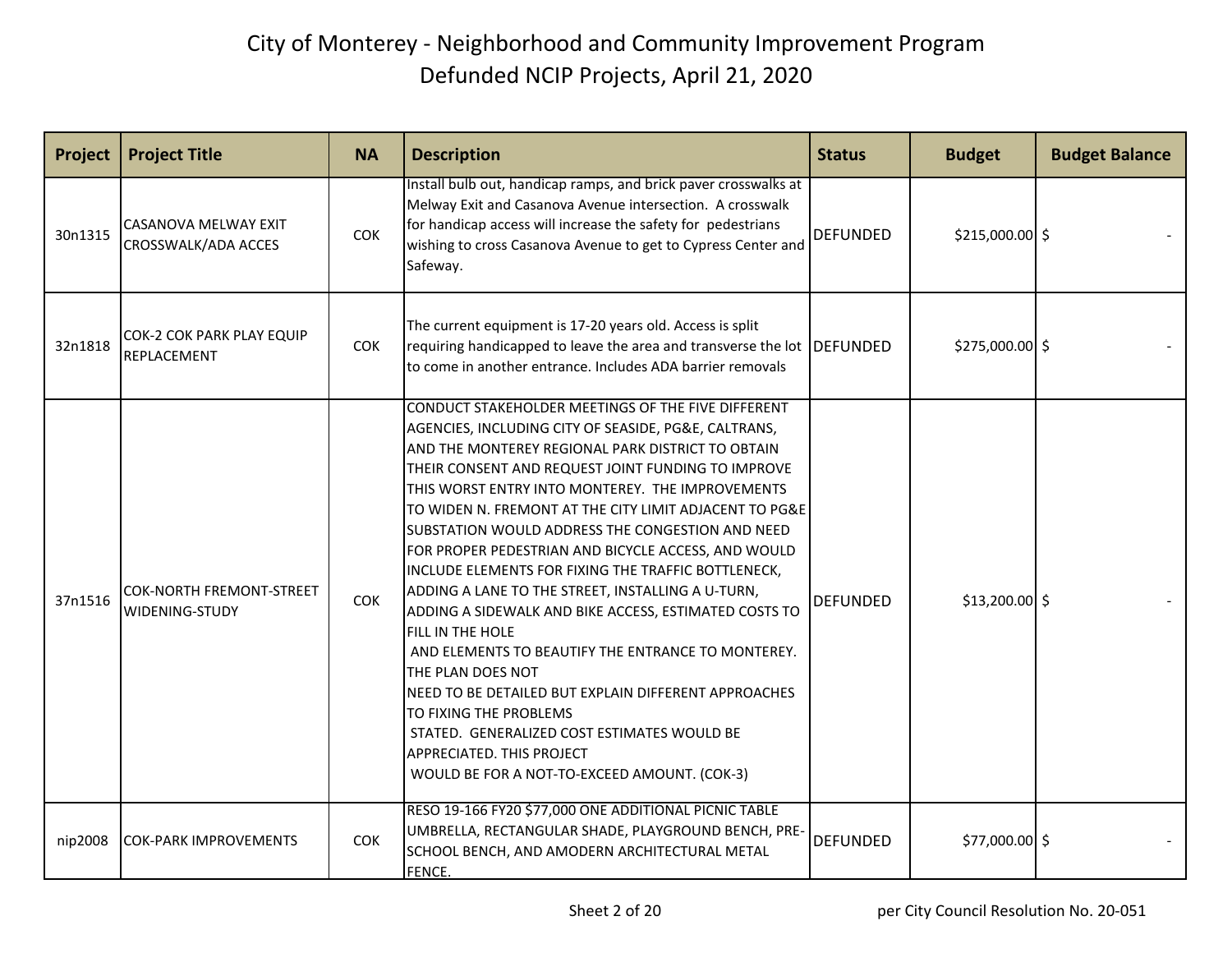| Project | <b>Project Title</b>                                     | <b>NA</b>  | <b>Description</b>                                                                                                                         | <b>Status</b>   | <b>Budget</b>   | <b>Budget Balance</b> |
|---------|----------------------------------------------------------|------------|--------------------------------------------------------------------------------------------------------------------------------------------|-----------------|-----------------|-----------------------|
| nip2029 | <b>COK-FAIRGROUND RD /</b><br><b>AIRPORT RD LIGHTING</b> | <b>COK</b> | RESO 19-166 FY20 \$27,000 INSTALLATION OF LED, POSSIBLY<br>SOLAR, LIGHTING ALONG THE PERIMETER OF THE<br><b>FAIRGROUND ROAD FENCE LINE</b> | <b>DEFUNDED</b> | \$27,000.00 \$  |                       |
| 25n1810 | <b>CW-30 FIRE STATION 3</b><br>SOUNDPROOFING             | ${\sf CW}$ | To accommodate noise into bedrooms of the Fire station on<br>the North East wall adjacent to Montecito Park                                | <b>DEFUNDED</b> | \$38,000.00 \$  |                       |
| 30n0021 | <b>MTRY BAY PARK RESTROOMS</b><br>PH. 3                  | CW         | This project will construct a restroom in the Phase II area of the<br>park improvements just off Camino El Estero. 216-N00-X210-<br>0000   | <b>DEFUNDED</b> | \$368,369.58 \$ |                       |
| 30n0752 | <b>EL DORADO DRIVEWAY</b><br><b>RECONSTRUCTION</b>       | <b>CW</b>  | 216-N07-C527-0000<br>RESO#07-064                                                                                                           | <b>DEFUNDED</b> | $$15,000.00$ \$ |                       |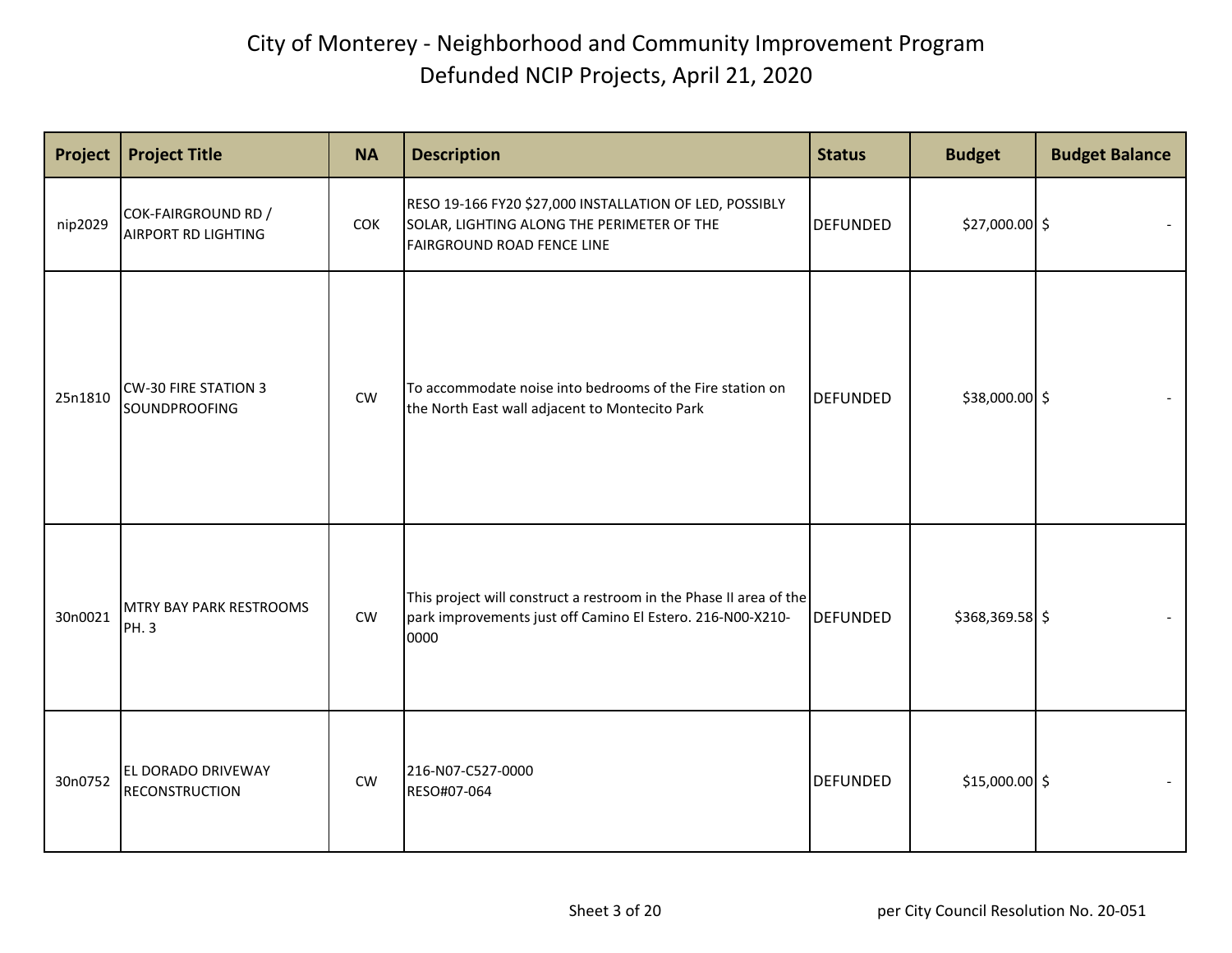| Project | <b>Project Title</b>                                      | <b>NA</b> | <b>Description</b>                                                                                                                                                                                                                                                                                                                                                                                                                                                                                                                                                     | <b>Status</b>   | <b>Budget</b>    | <b>Budget Balance</b> |
|---------|-----------------------------------------------------------|-----------|------------------------------------------------------------------------------------------------------------------------------------------------------------------------------------------------------------------------------------------------------------------------------------------------------------------------------------------------------------------------------------------------------------------------------------------------------------------------------------------------------------------------------------------------------------------------|-----------------|------------------|-----------------------|
| 30n1030 | VETERAN'S PARK DAY USE AREA<br><b>EROSION CONT</b>        | <b>CW</b> | THE SMALL CREEK LOCATED AT THE UPPER PORTION OF THE<br>PARK ADJACENT TO SKYLINE DRIVE IS SEVERELY ERODED. THIS<br>PROJECT WILL PROVIDE FOR THE DESIGN AND CONSTRUCTION<br>OF A RESTORED AND STABILIZED CREEK.                                                                                                                                                                                                                                                                                                                                                          | <b>DEFUNDED</b> | $$60,000.00$ \$  |                       |
| 30n1349 | EL ESTERO LAKE EDGE<br><b>IMPROVEMENTS PH V</b>           | <b>CW</b> | Install hard edge along west leg of El Estero Lake adjacent to<br>the Pearl Street bridge to stop erosion and restore path.<br>Project is consistent with the four previous projects to restore<br> the lake edge.<br> LOCAL FONDING MATCH FOR A PENINSULA WIDE INTEGRATED                                                                                                                                                                                                                                                                                             | <b>DEFUNDED</b> | $$100,000.00$ \$ |                       |
| 30n1612 | <b>CW-CITYWIDE REGIONAL</b><br><b>WATER RECOVERY STUD</b> | CW        | WATER AUGMENTATION STUDY UTILIZING PREVIOUS NIP<br>FUNDED STUDIES (MONTEREY VISTA AND DAVID AVE<br>RESERVOIR) AS WELL AS INVESTIGATING NEW OPTIONS. IF                                                                                                                                                                                                                                                                                                                                                                                                                 | <b>DEFUNDED</b> | $$195,000.00$ \$ |                       |
| 30n1628 | <b>CW-HISTORIC MONTEREY</b><br><b>MASTER PLAN FOR ART</b> | <b>CW</b> | SURVEY AT LEAST 60 LOCATIONS OF STRATEGIC LOCATIONS<br>FOR OUTDOOR PUBLIC ART. TIE A PATH FROM THE LOWER<br>PRESIDIO TO THE ROYAL PRESIDIO CHAPEL ON CHURCH ST<br>OUTDOOR PUBLIC ART THAT HELPS TO IDENTIFY MONTEREY'S<br>HISTORIC AND CULTURAL ASSETS AND AIDS POINT TO POINT<br>WAY FINDING. THE ARE MAY BE A COMBINATION MURALS,<br>SIGNS, PLANTINGS, OR A SCULPTURE OF THE SIGNAGE.<br>EXPAND THE CONCEPT OF PATH OF HISTORY THAT LINKS<br>PASEO, PEDISTRIAN SHORT CUT THROUGH OFF STREET PATHS<br>ETC. THAT LINK THE 40 ADOBES, VICTORIANS, PARKS AND<br>MUSEUMS. | <b>DEFUNDED</b> | $$60,000.00$ \$  |                       |
| 30n1630 | <b>CW-PRESIDIO HISTORIC PARK</b><br><b>IMPROVEMENTS</b>   | CW        | ACCOMPLISH PRELIMINARY IMPLEMENTATION OF MASTER<br>PLAN APPROVED IN 2002. PRIORITY A: ORIGINAL PRIORITY #1<br>SUBMITTAL, \$9,000 IS INSTALLATION OF WAY FINDING AND<br>ENTRANCE SIGNAGE THAT IDENTIFIES THE LOWER PRESIDIO<br>HISTORIC PARK. ORIGINAL PRIORITY #3 SIBMITTAL, \$206,000 IS   DEFUNDED<br>CONSTRUCTION OF A COLORED CONCRETE WALKING PATH<br>AND BENCHES AT THE SIRRA MONUMENT AND TO OVERLOOK<br>THE BAY. INCLUDED IS NEW ACCESSIBLE PARKING SPACE AND<br>CURB RAMP AS REQUIRED FOR ADA COMPLIANCE.                                                     |                 | $$182,346.72$ \$ |                       |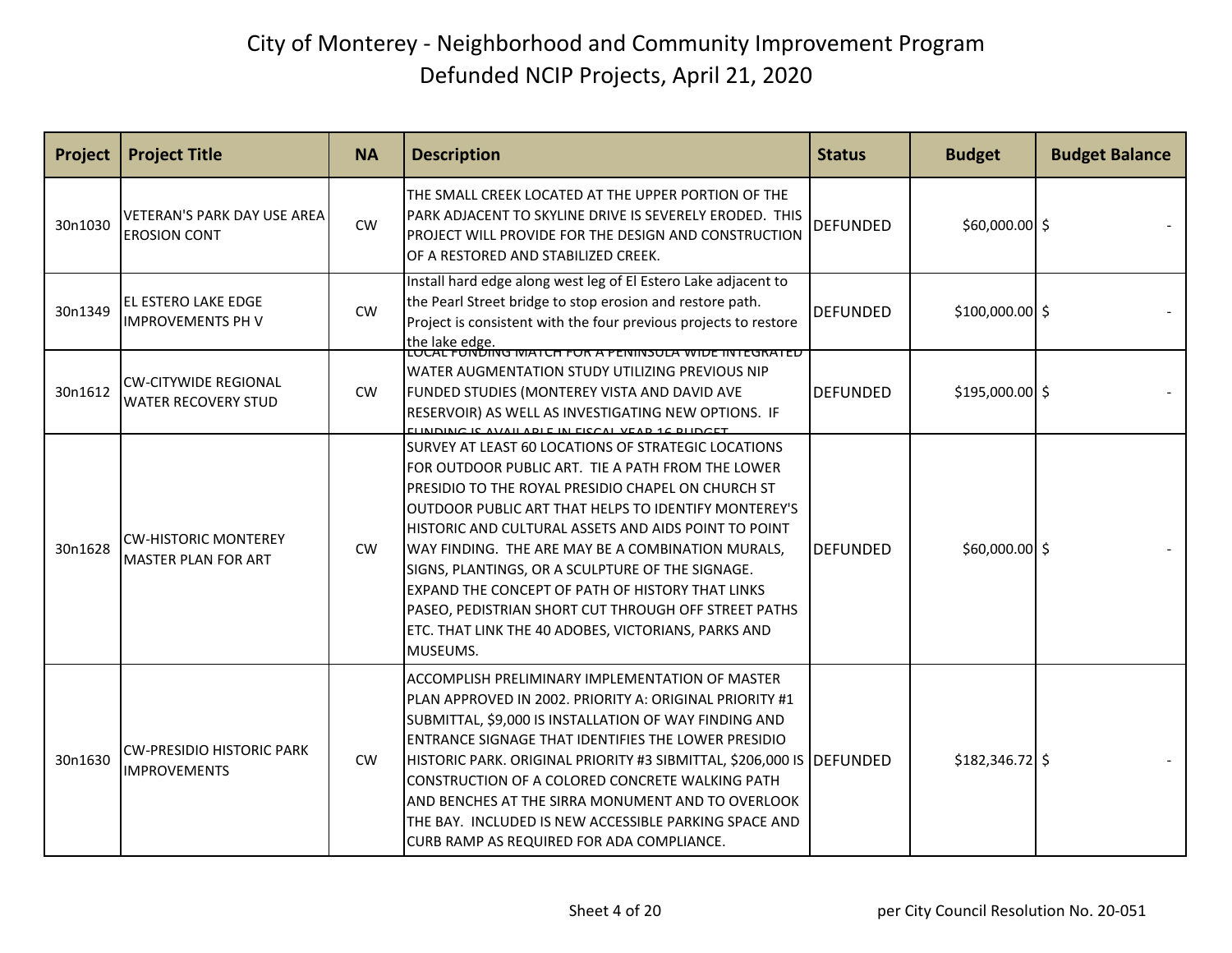| Project | <b>Project Title</b>                                      | <b>NA</b> | <b>Description</b>                                                                                                                                                                                                                                                                                                                                                                                        | <b>Status</b>   | <b>Budget</b>   | <b>Budget Balance</b> |
|---------|-----------------------------------------------------------|-----------|-----------------------------------------------------------------------------------------------------------------------------------------------------------------------------------------------------------------------------------------------------------------------------------------------------------------------------------------------------------------------------------------------------------|-----------------|-----------------|-----------------------|
| 30n1718 | <b>CW-PUBLIC ART SECURITY PLAN</b><br>PH <sub>1</sub>     | CW        | Public Art Security Plan, Ph I (CW-31 & 32): Prepare in-depth<br>security plan for protection and security of city art work<br>displayed publicly, plus implement Phase 1 (for high value<br>items). Install at least two video surveillance systems in two<br>historic locations.                                                                                                                        | <b>DEFUNDED</b> | \$64,000.00 \$  |                       |
| 31n1753 | <b>CW-SHORELINE PARK</b><br><b>FISHHOPPER RESTORATION</b> | <b>CW</b> | RESO 16-244 FY17<br>\$40,000                                                                                                                                                                                                                                                                                                                                                                              | <b>DEFUNDED</b> | $$40,000.00$ \$ |                       |
| 31n1852 | <b>CW-2 GREAT BLUE HERON</b><br><b>SCULPTURE RESTORAT</b> | <b>CW</b> | RESO 18-005 FY18 \$15,000                                                                                                                                                                                                                                                                                                                                                                                 | <b>DEFUNDED</b> | $$15,000.00$ \$ |                       |
| 31n1915 | <b>FIBER OPTIC FEASIBILITY STUDY</b>                      | CW        | RESO 18-108 DEVELOP A FEASIBILITY STUDY AND ESTIMATE<br>FOR THE INSTALLATION OF FIBER OPTIC CABLE FOR ABOVE<br>AND OR UNDERGROUND<br> FY19 \$137,000<br> RESO 18-108 PROVIDE CONSTRUCTION IMPLEMENTATION                                                                                                                                                                                                  | <b>DEFUNDED</b> | \$137,000.00 \$ |                       |
| 31n1925 | <b>CITYWIDE EMERGENCY</b><br>WARMING SHELTER PH II        | <b>CW</b> | FUNDING, PENDING THE OUT COME OF THE CURRENT STUDY<br>INDENTIFYING AN APPROPRIATE SITE. PRELIMINARY STUDY<br>HAS IDENTIFIED MULTIPLE SITE AVAILABLE RANGING IN COS<br>FROM 0 TO \$37,000 FOR BUILDING UPGRADES TO<br>ACCOMMODATE A TEMPORARY EMERGENCY WARMING<br>SHELTER, WITH VARYING PROGRAM IJMPACTS. FUNDING FOR<br>DFACILITY MODIFICATION NOT FOR PROGRAM<br><b>IMPLEMENTATION</b><br>EY19 \$37,000 | <b>DEFUNDED</b> | $$37,000.00$ \$ |                       |
| 32n1522 | <b>CW-VETERANS PARK-REPAIRS</b>                           | <b>CW</b> | REPAVE THE BASKETBALL COURT AT VETERAN'S MEMORIAL<br>PARK CAMPGROUND. REPAINT THE COURT LINES AND PLACE<br>A BARRIER TO KEEP BASKETBALLS FROM GOING DOWN HILL.<br>REPLACE ROTTING BOLLARDS AND TELEPHONE POLES ALONG<br>THE PERIMETER OF THE PARK. (CW-19)                                                                                                                                                | <b>DEFUNDED</b> | $$25,000.00$ \$ |                       |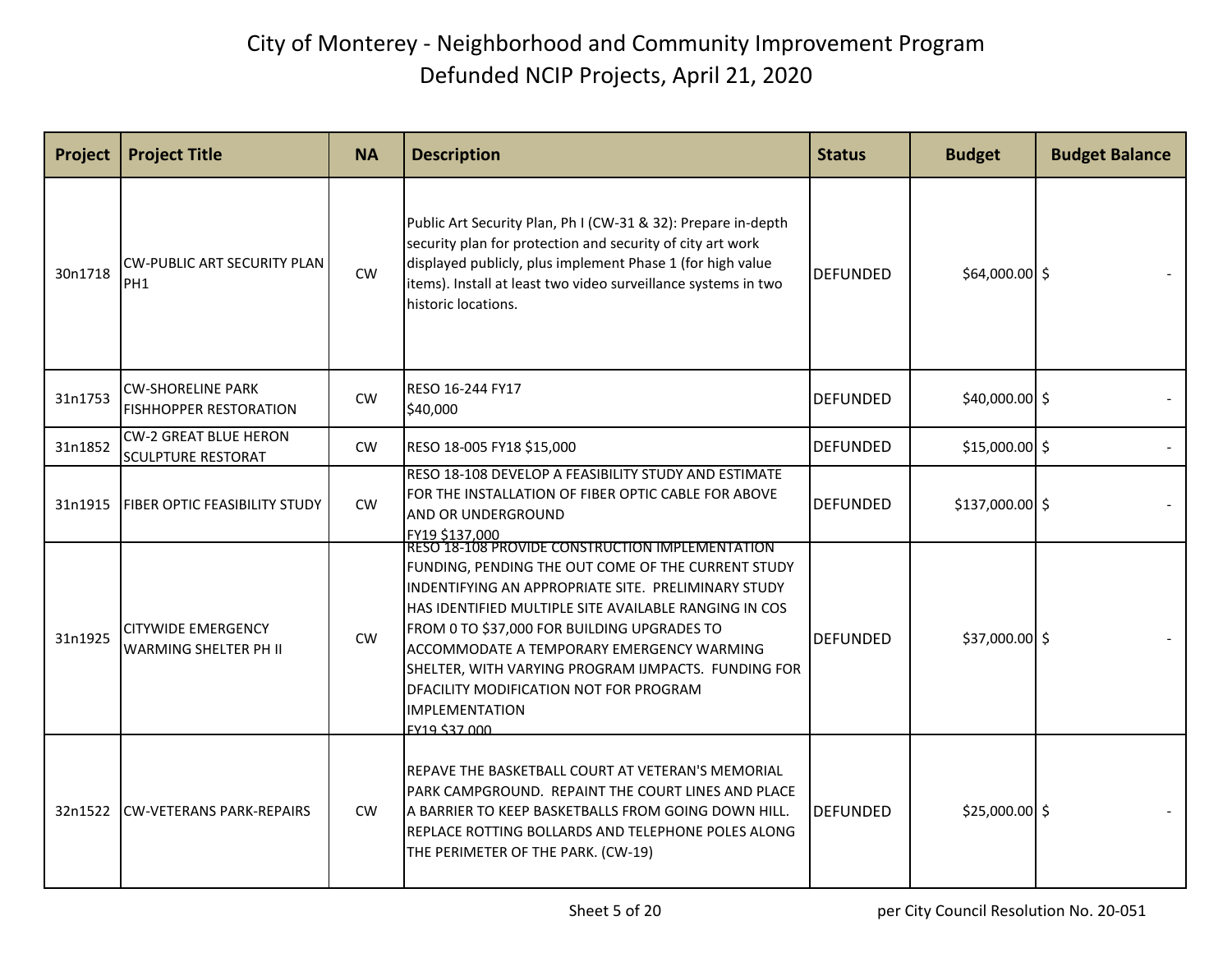| Project | <b>Project Title</b>                                      | <b>NA</b> | <b>Description</b>                                                                                                                                                                                                                                        | <b>Status</b>   | <b>Budget</b>    | <b>Budget Balance</b> |
|---------|-----------------------------------------------------------|-----------|-----------------------------------------------------------------------------------------------------------------------------------------------------------------------------------------------------------------------------------------------------------|-----------------|------------------|-----------------------|
| 32n1734 | <b>CW-REC TRAIL RESTROOM</b><br>SIGNAGE                   | CW        | Rec Trail Restroom Signage (CW-37)<br>Increased signage along recreation trail to alert users to public<br>restrooms that are close by.                                                                                                                   | <b>DEFUNDED</b> | \$8,000.00 \$    |                       |
| 32n1815 | <b>CW-12 POLICE &amp; FIRE HONOR</b><br><b>GARDEN</b>     | CW        | Improve the aesthetics of property adjacent to Monterey's<br>Police & Fire departments that will create a beautiful<br>community space that shows appreciation for those whom<br>serve our wonderful community.                                           | <b>DEFUNDED</b> | $$168,000.00$ \$ |                       |
| 32n1821 | <b>CW-1 THEMED BIKE RACKS</b>                             | <b>CW</b> | Add four themed bike racks at the following locations:<br>Recreation Trail at David and at Wharf I, and at Monterey Bay<br>Park Volleyball Courts                                                                                                         | <b>DEFUNDED</b> | $$15,000.00$ \$  |                       |
| 32n1851 | <b>CW-3 RECREATION TRAIL DG</b><br><b>RECONST WALKWAY</b> | <b>CW</b> | RESO 18-005 FY18 \$198,000                                                                                                                                                                                                                                | <b>DEFUNDED</b> | $$198,000.00$ \$ |                       |
| 32n1853 | <b>CW-13 PRESIDIO HISTORIC</b><br><b>PARK PED ACCESS</b>  | <b>CW</b> | RESO 18-005 FY18 \$25,000                                                                                                                                                                                                                                 | <b>DEFUNDED</b> | $$25,000.00$ \$  |                       |
| 33n1912 | RAMONA AVE STORMWATER<br><b>RUNOFF INFILTRATIO</b>        | <b>CW</b> | RESO 18-108 INSTALL HIGH FLOW TREE BOX CATCH BASIN<br>STORM WATER FILTER IN THE RAMONA CURB AND GUTTER<br>AND CONNECT IT TO AN ADJACENT SEEPAGE PIT<br>FY19 \$185,000                                                                                     | <b>DEFUNDED</b> | $$185,000.00$ \$ |                       |
| 34n0530 | LOWER PRESIDIO WALKWAY,<br><b>PHASE II</b>                | <b>CW</b> | This will reconstruct the crosswalk at Lighthouse / Private Bolio<br>and connect the proposed walkway with phase I walkway.<br>Pedestrians will be able to traverse the area without walking<br>around the Lighthouse Curve roadway.<br>216-N05-B305-0000 | <b>DEFUNDED</b> | $$174,670.00$ \$ |                       |
| 34n1735 | <b>CW-WARMING SHELTER STUDY</b>                           | <b>CW</b> | Warming Shelter Study (CW-19)<br>Study to identify suitable City-owned properties or properties<br>for purchase for homeless warming shelter during winter<br>months.                                                                                     | <b>DEFUNDED</b> | $$25,000.00$ \$  |                       |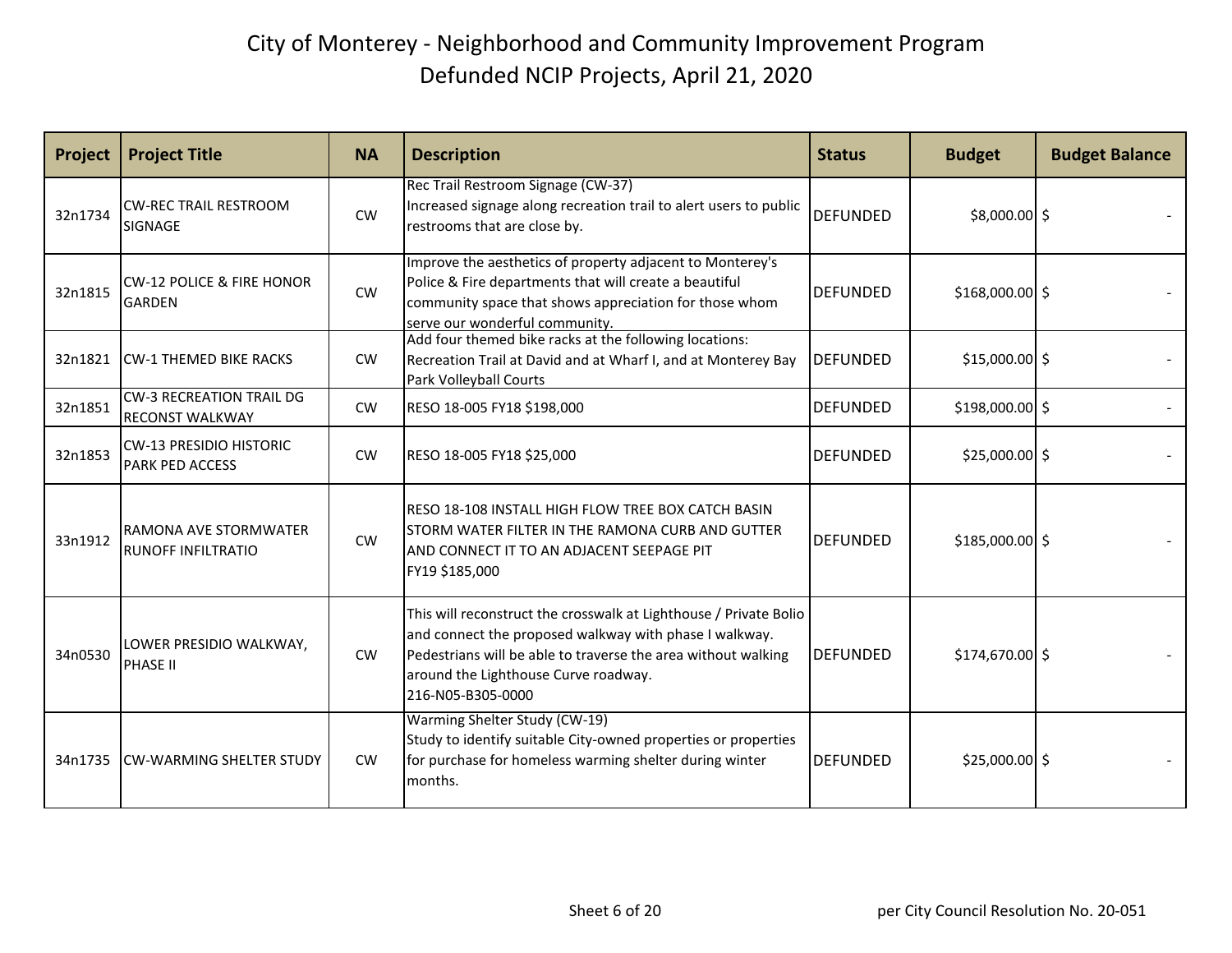| Project | <b>Project Title</b>                                      | <b>NA</b> | <b>Description</b>                                                                                                                                                                                                                                                                                                                                                                                                                                                                                                                                                                     | <b>Status</b>   | <b>Budget</b>    | <b>Budget Balance</b> |
|---------|-----------------------------------------------------------|-----------|----------------------------------------------------------------------------------------------------------------------------------------------------------------------------------------------------------------------------------------------------------------------------------------------------------------------------------------------------------------------------------------------------------------------------------------------------------------------------------------------------------------------------------------------------------------------------------------|-----------------|------------------|-----------------------|
| 35n1737 | <b>CW-OLD SALINAS HWY PED</b><br><b>SIGN AND LIGHTING</b> | CW        | Old Salinas Hwy Ped Signing, Lighting Improvements (CW-4)<br>Construct spot widenings, add two new street lights on existing<br>power poles; install edge line to delineate walking space on<br>south side; install street name signs and no parking signs.                                                                                                                                                                                                                                                                                                                            | <b>DEFUNDED</b> | $$29,000.00$ \$  |                       |
| 36n1650 | <b>CW-CANNERY ROW WORKERS</b><br><b>SHACKS RESTORE</b>    | CW        | RESO 16-026 FROM RESO 15-117 NIP FY16 PRIOR CUT OFF<br><b>PROJECT</b><br><b>CANNERY ROW WORKERS SHACKS RESTORE &amp; REPAIR</b><br>REPAIR DAMAGED FLOORS, WALLS, AND CEILINGS OF THREE                                                                                                                                                                                                                                                                                                                                                                                                 | <b>DEFUNDED</b> | $$147,000.00$ \$ |                       |
| 37n1218 | HWY 68/PRESIDIO GATE STUDY                                | <b>CW</b> | RESO# Feasibility study for Hwy 68 gate onto the Presidio. The<br>gate would reduce heavy traffic flow from the Franklin Street<br>Presidio Main Gate and additional traffic that will result after<br>three new instructional buildings are completed that are part<br>of the Presidio Master Plan. The project supports the goals of<br>the Old Town Area Plan and the Old Town Traffic Calming Plan<br>to reduce traffic, speeding, and vehicular accidents in Old<br>Town. The study should include input from the Army, City of<br>Monterey, City of Pacific Grove, and Caltrans. | <b>DEFUNDED</b> | $$200,000.00$ \$ |                       |
| 37n1352 | MUNRAS/SOLEDAD FREEWAY<br><b>ENTRANCE SIGNAGE</b>         | <b>CW</b> | Signs for both freeway entrances on the corner of Munras<br>Avenue and Soledad Drive to assist visitors who are not familiar<br>with the area. Current signage is too close to entrance to Hwy<br>1 to help those approaching the Munras and Soledad<br>intersection.                                                                                                                                                                                                                                                                                                                  | DEFUNDED        | $$15,000.00$ \$  |                       |
| 41n1822 | NIP OPPORTUNITY PROPERTY<br><b>PURCHASING</b>             | CW        |                                                                                                                                                                                                                                                                                                                                                                                                                                                                                                                                                                                        | <b>DEFUNDED</b> | $\zeta$          | $\zeta$               |
| 55n1816 | <b>CW-9 LIBRARY LEARNING LAB</b>                          | <b>CW</b> | This project would convert an office adjacent to community<br>room into a public classroom. The space would be used for<br>computer training and other Library instruction activities.<br>Providing space to assist the public with digital literacy. This<br>project has previously been reviewed and approved by the<br>Library Board                                                                                                                                                                                                                                                | <b>DEFUNDED</b> | $$147,000.00$ \$ |                       |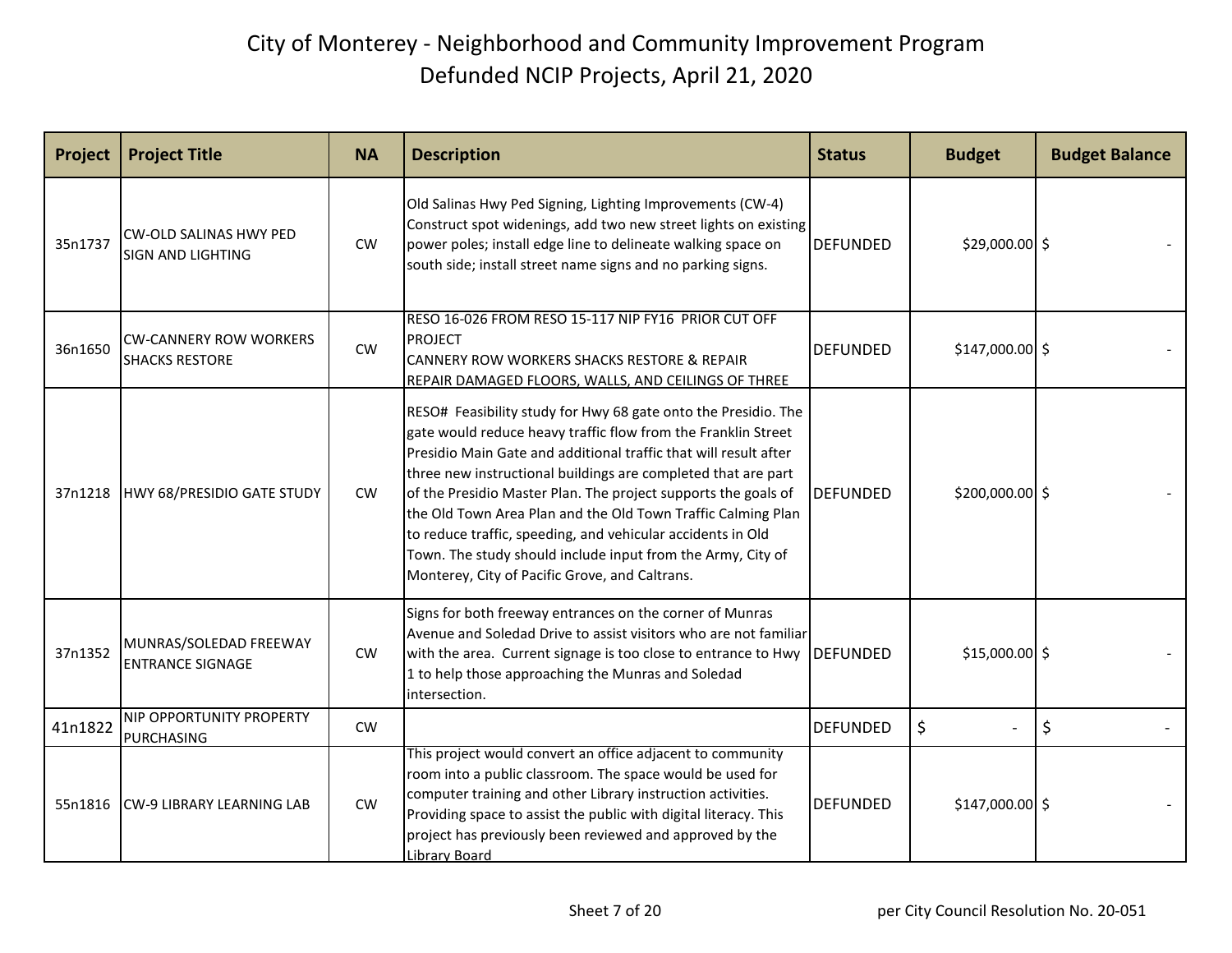| Project | <b>Project Title</b>                                     | <b>NA</b> | <b>Description</b>                                                                                                                                                                                                             | <b>Status</b>   | <b>Budget</b>    | <b>Budget Balance</b> |
|---------|----------------------------------------------------------|-----------|--------------------------------------------------------------------------------------------------------------------------------------------------------------------------------------------------------------------------------|-----------------|------------------|-----------------------|
| nip2006 | <b>CW-ACCESSIBLE BEACH MATS</b>                          | <b>CW</b> | RESO 19-166 FY20 \$41,000 INSTALL ACCESSIBLE BEACH MATS<br>FROM THE SOFT SAND TO THE WATER OR HARD PACKED SAND   DEFUNDED<br>AT WHARFII AND DEL MONTE BEACH.                                                                   |                 | \$41,000.00 \$   |                       |
| nip2022 | <b>CW-PICKLEBALL 6-COURT</b><br><b>FEASIBILITY STUDY</b> | CW        | RESO 19-166 FY20 \$4,500 CONDUCT A FEASIBILITY STUDY TO<br>IDENTIFY A SUITABLE LOCATION FOR A PICKLEBALL 6-COURT<br>FACILITY. TO INCLUDE A REVIEW OF POTENTIAL SITES,<br>ENGINEERING STUDIES, AND CONSTRUCTION COST ESTIMATES. | <b>DEFUNDED</b> | $$4,500.00$ \$   |                       |
| nip2024 | <b>CW-CITYWIDE RESTROOM</b><br><b>STUDY</b>              | <b>CW</b> | RESO 19-166 FY20 \$30,000 PROVIDE A STUDY OF EXISTING<br>PUBLIC RESTROOMS TO DETERMINE WHERE ADDITIONAL<br>RESTROOMS ARE NEEDED, IF EXISTING HOURS OF OPERATION<br>ARE ADEQUATE, AND TOTAL MAINTENANCE COSTS.                  | DEFUNDED        | $$30,000.00$ \$  |                       |
| nip2025 | <b>CW-VETERANS PARK-REPAIRS</b>                          | CW        | RESO 19-166 FY20 \$54,000 EXPAND EXISTING BASKETBALL<br>COURT FROM 23X25 TO A FULL HALF COURT (42X42 FT), ADD<br>APPROXIMATELY 90 FT OF SPLIT RAIL FENCE AND A BENCH.                                                          | <b>DEFUNDED</b> | \$54,000.00 \$   |                       |
| nip2028 | <b>CW-LIBRARY PARKING LOT</b><br><b>STREETLIGHT</b>      | CW        | RESO 19-166 FY20 \$4,500 ADD A STREETLIGHT TO POWER<br>POLE IN FROM OF THE PUBLIC LIBRARY PARKING LOT ACROSS<br>FROM THE FIRE STATION ON PACIFIC STREET                                                                        | <b>DEFUNDED</b> | $$4,500.00$ \$   |                       |
| nip2032 | <b>CW-BIKE REPAIR STATIONS</b>                           | <b>CW</b> | RESO 19-166 FY20 \$10,000 INSTALL TWO BIKE REPAIR<br>STATIONS WHICH HAVE ALL THE NECESSARY TOOLS TO<br>PERFORM BASIC BIKE REPAIRS AT THE BIKE / PEDESTRIAN<br>TRAIL. NOTE: BIKE STATION PROVIDED BY TAMC                       | <b>DEFUNDED</b> | $$10,000.00$ \$  |                       |
| nip2033 | <b>CW-VETS PK BOCCE BALL</b><br><b>COURT SURFACE</b>     | CW        | RESO 19-166 FY20 \$5,000 PUT DECOMPOSED GRANITE (DG)<br>TOP COAT TO FINISH THE SURFACE OF THE BOCCE COURT                                                                                                                      | <b>DEFUNDED</b> | $$5,000.00$ \$   |                       |
| nip2034 | <b>CW-JOSSYLN CYN RADAR SPEED</b><br><b>SIGNS</b>        | CW        | RESO 19-166 FY20 \$30,000 INSTALL 2 RADAR SPEED SIGNS<br>ALONG JOSSELYN CANYON ROAD: ONE ON WESTBOUND<br>DIRECTION NEAR ENTRY TO DEER FLATS AND SECOND ON<br>EASTBOUND AT BOUNDARY OF DEER FLATS PARK.                         | <b>DEFUNDED</b> | $$30,000.00$ \$  |                       |
| nip2035 | <b>CW-RYAN RANCH RV STORAGE</b><br><b>LOT SECURITY</b>   | CW        | RESO 19-166 FY20 \$40,000 ADD SECURITY CAMERAS TO THE RV<br>LOT                                                                                                                                                                | <b>DEFUNDED</b> | \$40,000.00 \$   |                       |
| nip2036 | <b>CW-DOWNTOWN PORTLAND</b><br>LOOS                      | <b>CW</b> | RESO 19-166 FY20 \$250,000 TO PURCHASE AND PLACE ONE<br>PORTLAND LOO IN THE DOWNTOWN AREA AND PLACE SIGNS<br>POINTING TO THE RESTROOM.                                                                                         | <b>DEFUNDED</b> | $$250,000.00$ \$ |                       |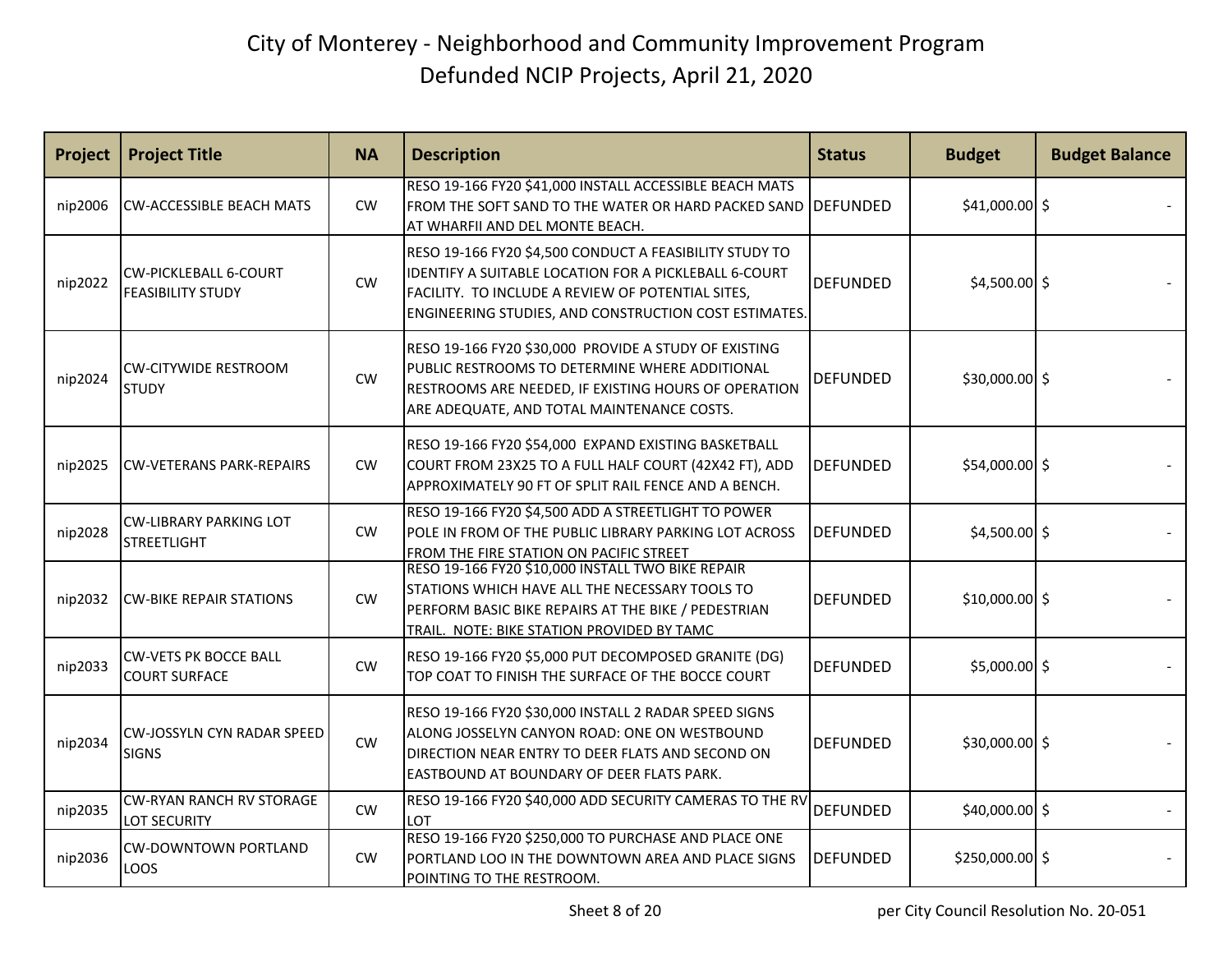| Project | <b>Project Title</b>                                       | <b>NA</b>  | <b>Description</b>                                                                                                                                                                                                                                                                                                                                                                                                                                                                                                                                                                                                                                                                                                                                                                                 | <b>Status</b>   | <b>Budget</b>    | <b>Budget Balance</b> |
|---------|------------------------------------------------------------|------------|----------------------------------------------------------------------------------------------------------------------------------------------------------------------------------------------------------------------------------------------------------------------------------------------------------------------------------------------------------------------------------------------------------------------------------------------------------------------------------------------------------------------------------------------------------------------------------------------------------------------------------------------------------------------------------------------------------------------------------------------------------------------------------------------------|-----------------|------------------|-----------------------|
| nip2038 | <b>CW-VETS PARK BIKE PATH</b><br><b>SEGMENT 4</b>          | <b>CW</b>  | RESO 19-166 FY20 \$183,000 BUILD A SEPARATED BICYCLE PATH<br>FROM THE CURRENT EXITING VETERANS PATH TO REVISE THE<br>ROADWAY TO ACCOMODATE AN UPHILL BICYCLE LANE.                                                                                                                                                                                                                                                                                                                                                                                                                                                                                                                                                                                                                                 | DEFUNDED        | $$183,000.00$ \$ |                       |
| nip2040 | <b>ICW-REC TRAIL WATER BOTTLE</b><br><b>REFILL STATION</b> | CW         | RESO 19-166 FY20 \$31,000 TO REPLACE SEVERAL CURRENT<br>WATER FOUNTAINS WITH UNITS THAT CAN ALSO FILL A<br>REUSABLE WATER BOTTLE (OPTIONAL DOG FILLING BOWL).                                                                                                                                                                                                                                                                                                                                                                                                                                                                                                                                                                                                                                      | <b>DEFUNDED</b> | $$31,000.00$ \$  |                       |
| nip2041 | <b>CW-CONDUIT INSTALLATION</b><br>PILOT PROJECT            | <b>CW</b>  | RESO 19-166 FY20 \$250,000 TO ALLOCATE \$250,000 FOR<br>PLACEMENT OF CONDUIT FOR UNDERGROUND ITILITIES IN A<br>RESIDENTIAL AREA SCHEDULED FOR STREET RESTRUCTURING<br>IN 2019.                                                                                                                                                                                                                                                                                                                                                                                                                                                                                                                                                                                                                     | <b>DEFUNDED</b> | $$250,000.00$ \$ |                       |
| 31n1916 | <b>BEACH WAY TOILETS</b>                                   | <b>DMB</b> | RESO 18-108 REPLACE EXISTING PORTABLE TOILETS WITH ONE<br>OR MORE BUILT IN TOILETS. PORTLAND LOO DUE TO ITS<br>REMOTE LOCATION A SEFT WASHING SECURE TOILET WOULD<br><b>WORK BEST</b><br>FY19 \$434,000                                                                                                                                                                                                                                                                                                                                                                                                                                                                                                                                                                                            | <b>DEFUNDED</b> | $$434,000.00$ \$ |                       |
| 32n1307 | <b>DMB-DEL MONTE BEACH-</b><br>WALKWAY-REPLACEMENTS        | <b>DMB</b> | Remove and replace selected sections of existing boardwalk at<br>Del Monte Beach. Sand is not an accessible surface and does<br>not meet impact cushioning standards.<br>REPLACE DAMAGED OR MISSING BOARDS IN THE VARIOUS<br>BEACH BOARDWALKS AT DEL MONTE BEACH. PLANKS IN THE<br>BOARDWALKS HAVE BECOME ROUGH AND UNEVEN OR ARE<br>MISSING. THIS SITUATION CAUSES TRIPPING HAZARDS AS<br>WELL AS INCREASED SPLINTERS FOR BARE FOOT BEACH-<br>GOERS. THESE FUNDS WOULD ALLOW THE PARKS DIVISION TO<br>REPLACE THE MOST DAMAGED BOARDS, AS WELL AS TO BUILD-<br>OUT THE END OF THE WALKWAY THAT WAS WASHED AWAY<br>DURING A STORM SEVERAL YEARS AGO. (DMB-9)<br>WEST PARKING LOT AT BEACH AND TIDE REPLACE BEACH<br>BOARDWALK EXTENDING THE BOARDWALK'S ENDING POINT<br><b>CLOSER TO THE BEACH</b> | <b>DEFUNDED</b> | $$42,500.00$ \$  |                       |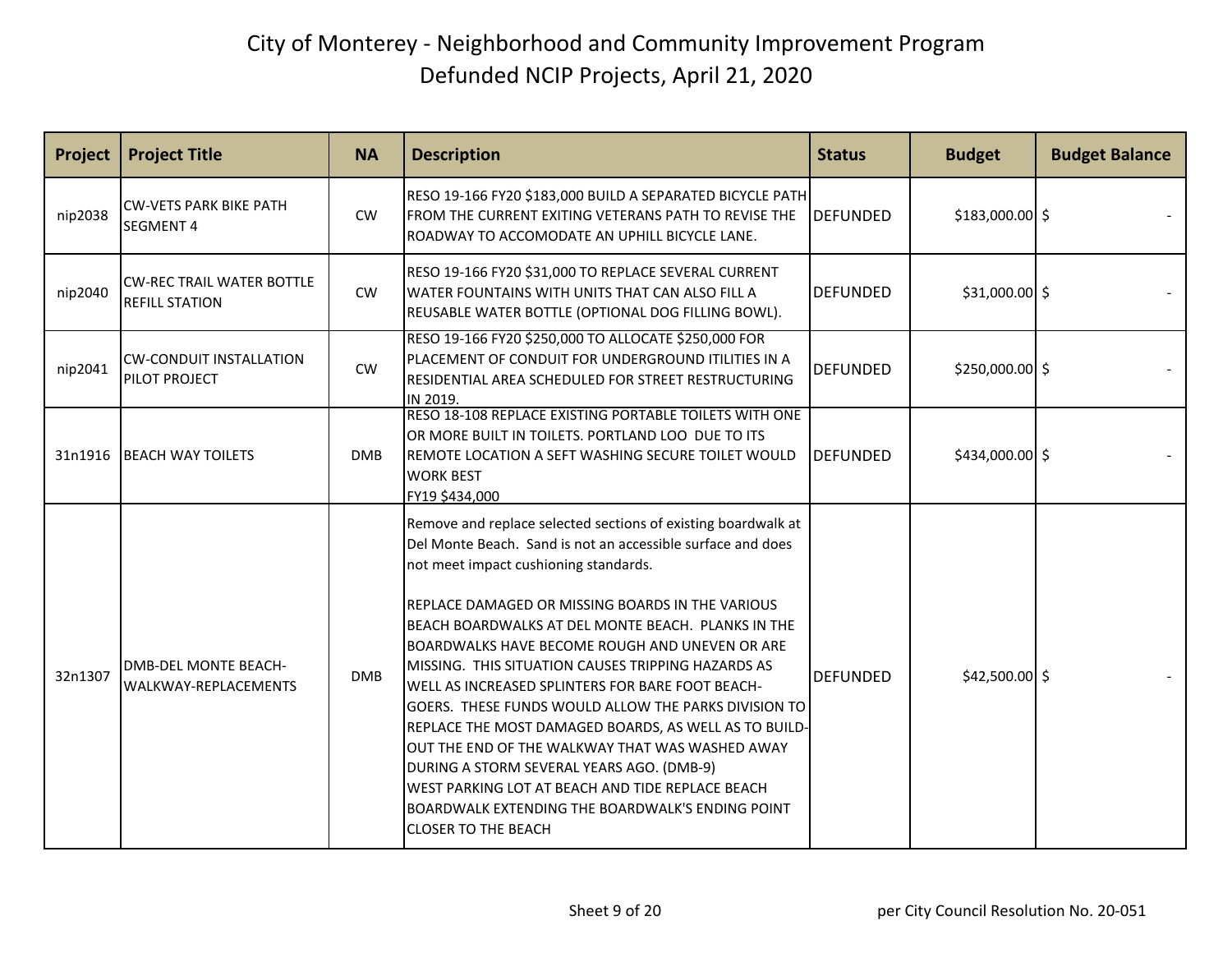| Project | <b>Project Title</b>                                | <b>NA</b>  | <b>Description</b>                                                                                                                                                                                                                             | <b>Status</b>   | <b>Budget</b>    | <b>Budget Balance</b> |
|---------|-----------------------------------------------------|------------|------------------------------------------------------------------------------------------------------------------------------------------------------------------------------------------------------------------------------------------------|-----------------|------------------|-----------------------|
| 32n1811 | <b>DMB-1 SPRAY AVE TOT LOT</b><br><b>GAZEBO</b>     | <b>DMB</b> | Build a small gazebo or other appropriate covering to provide<br>relief from sun or rain. Additional seating could be built to<br>encourage more use. Includes ADA barrier removal                                                             | <b>DEFUNDED</b> | $$63,000.00$ \$  |                       |
| nip2018 | <b>IDMB-SPRAY AVE TOT LOT</b><br><b>RESURFACING</b> | <b>DMB</b> | RESO 19-166 FY20 \$54,000 RESURFACE AND REPLACE RUBBER<br>SAFETY MAT.                                                                                                                                                                          | <b>DEFUNDED</b> | $$54,000.00$ \$  |                       |
| nip2039 | <b>DMB-DMB REC TRAIL SIGNAGE</b>                    | <b>DMB</b> | RESO 19-166 FY20 \$3,500 INSTALLATION OF LARGE SIGNS ON<br>REC TRAIN AT CASA VERDE STREET CROSSING TO NOTIFY<br><b>BICYCLISTS OF VEHICLE CONFLICTS</b>                                                                                         | <b>DEFUNDED</b> | $$3,500.00$ \$   |                       |
| nip2045 | DMB-DEL MONTE BCH / TIDE<br><b>AVE SEC CAMERA</b>   | <b>DMB</b> | RESO 19-166 FY20 \$13,000 INSTALL TRAFFIC CAMERA TO<br>CAPTURE VEHICLES ENTERING OR LEAVING DEL MONTE BEACH IDEFUNDED<br><b>NEIGHBORHOOD</b>                                                                                                   |                 | $$13,000.00$ \$  |                       |
| 30n0409 | TRAFFIC CALMING DEL MONTE<br><b>GROVE/LAGUNA G</b>  | <b>DMG</b> | Construct traffic circles, partial medians, curb extensions and<br>decorative crosswalks for traffic calming per the approved<br>plan. 216-N04-G094-0000                                                                                       | <b>DEFUNDED</b> | $$263,551.89$ \$ |                       |
| 37n1703 | DMG-VIRGIN/GRANT AVE-<br><b>MEMORIAL SIGN</b>       | <b>DMG</b> | Mrs. Lily Palmer lived at Virgin and lobbied for this roundabout<br>for years. At every neighborhood meeting she would ask why it DEFUNDED<br>had not been built. She died before it was completed, and we<br>wish to memorialize her passion. |                 | $$500.00$ \$     |                       |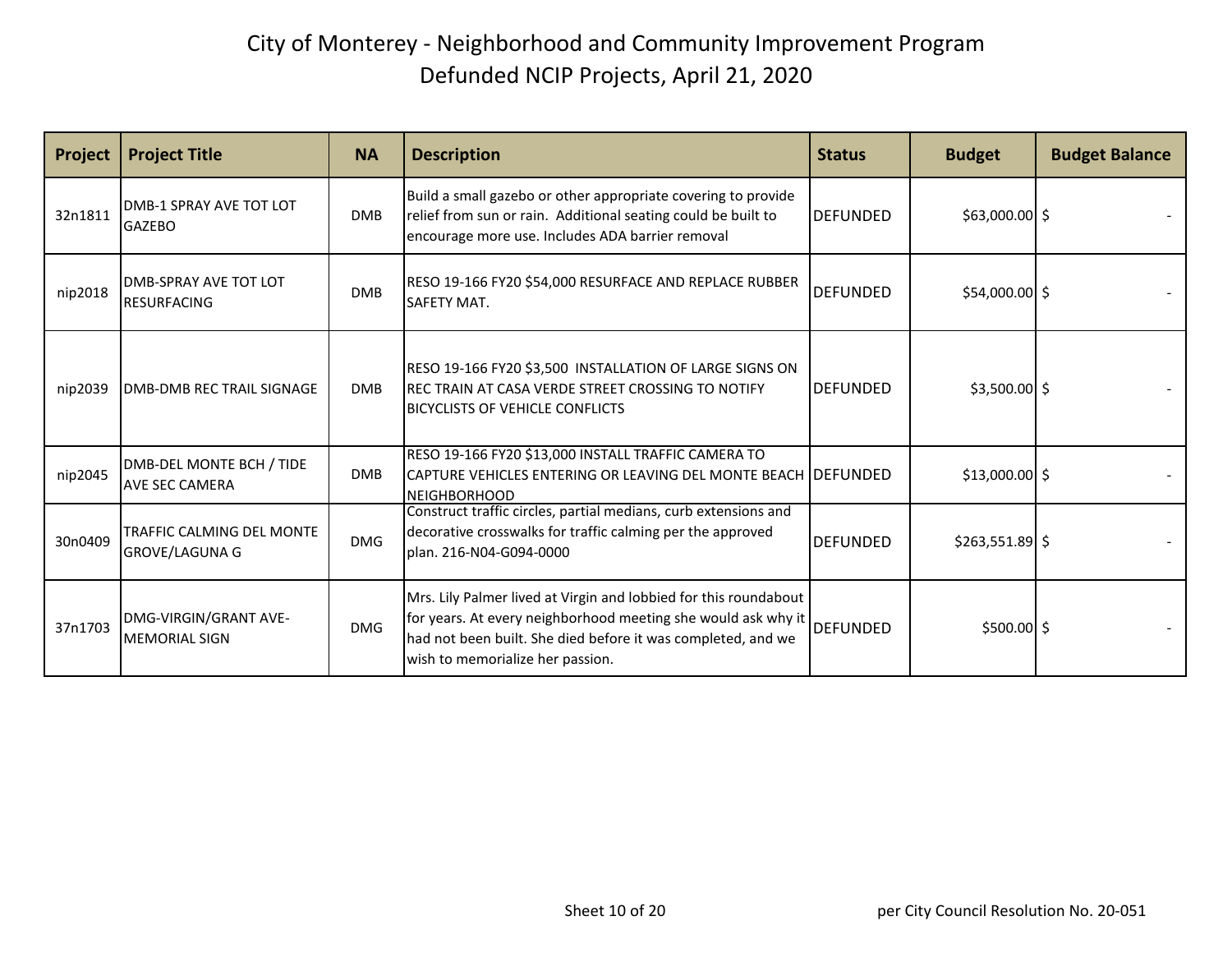| Project | <b>Project Title</b>                                    | <b>NA</b> | <b>Description</b>                                                                                                                                                                                                                                                                                                                                                                                                                                                                                                                                                                                                                                                                                                                                                                                                                                                                                                   | <b>Status</b>   | <b>Budget</b>    | <b>Budget Balance</b> |
|---------|---------------------------------------------------------|-----------|----------------------------------------------------------------------------------------------------------------------------------------------------------------------------------------------------------------------------------------------------------------------------------------------------------------------------------------------------------------------------------------------------------------------------------------------------------------------------------------------------------------------------------------------------------------------------------------------------------------------------------------------------------------------------------------------------------------------------------------------------------------------------------------------------------------------------------------------------------------------------------------------------------------------|-----------------|------------------|-----------------------|
| 32n1511 | DT-HARTNELL GULCH PARK-<br><b>IMPROVEMENTS</b>          | DT        | COMPLETE A STREAM RESTORATION PROJECT FOR THE<br>HARTNELL GULCH AREA FROM HARTNELL STREET UP TO<br>PACIFIC STREET, WHILE PROVIDING COMMUNITY PARK SPACE<br>IN THE DOWNTOWN AREA. THE PROJECT WOULD IMPROVE<br>STORMWATER QUALITY, AESTHETICS, AND URBAN HABITAT IN<br>A DIMINISHED PUBLIC SPACE. IMPROVE A PEDESTRIAN<br>CORRIDOR. RAISE AWARENESS OF THE URBAN WATERSHED.<br>THE HEALTH OF THE WATERSHED IS INDICATIVE OF THE<br>HEALTH OF COMMUNITY. THE PROJECT IS HOPING TO BE<br>ALIGNED WITH AND COMPLEMENT THE EXISTING LIBRARY<br>MASTER PLAN, BUILDING MOMENTUM AND STEWARDSHIP BY<br>KICKING OFF THE STREAM RESTORATION PROJECT. THE<br>PROJECT ESTIMATE WOULD BE FOR A NOT TO EXCEED<br>AMOUNT AND WOULD INCLUDE BUT NOT BE LIMITED TO:<br>1. STREAM RESTORATION: ELIMINATE INVASIVE SPECIES AND<br>RESTORE WITH NATIVE HABITAT. PROMOTE VOLUNTEER<br>OPPORTUNITIES THROUGH THIS PROCESS (FRIENDS OF HART | <b>DEFUNDED</b> | $$55,000.00$ \$  |                       |
| 32n1605 | <b>DT-JACKS PARK ENTRANCE</b><br><b>BASEBALL STATUE</b> | DT        | THE PROJECT WILL RELOCATE THE EXISTING LITTLE LEAGUER<br>AT BAT STATUE TO A CONCRETE PEDISTAL WITH UP-LIGHTING<br>TO THE LEFT SIDE OF THE PARK ENTRANCE                                                                                                                                                                                                                                                                                                                                                                                                                                                                                                                                                                                                                                                                                                                                                              | <b>DEFUNDED</b> | $$22,000.00$ \$  |                       |
| 32n1722 | DT-HARTNELL GULCH STREAM<br><b>RESTORE PH1</b>          | DT        | Hartnell Gulch Stream Restoration - Phase I (DT-1): Phase I of<br>the Stream Restoration Plan for the Hartnell Gulch to remove<br>non-native species, stabilize the embankment, and plant new<br>drought-tolerant and native plants beside the library parking<br>lot.                                                                                                                                                                                                                                                                                                                                                                                                                                                                                                                                                                                                                                               | <b>DEFUNDED</b> | $$175,000.00$ \$ |                       |
| nip2030 | DT-MONTEREY BEACH SHOWER<br><b>STATION</b>              | DT        | RESO 19-166 FY20 \$47,000 INSTALL A SHOWER STATION FOR<br>BEACH USERS ON THE OUTSIDE OF THE EXISTING RESTROOM.                                                                                                                                                                                                                                                                                                                                                                                                                                                                                                                                                                                                                                                                                                                                                                                                       | <b>DEFUNDED</b> | $$47,000.00$ \$  |                       |
| 32n1903 | VIA ISOLA/JOSSELYN CYN ENTRY<br><b>WALLS REHAB</b>      | FF.       | RESO 18-108 FF3 SOME CRACKS ON SURFACE FROM<br>WEATHERING CORNER SPELLING TO AGREE WITH SIGNAGE<br>FOR FISHERMAN'S FLATS PARK<br>FY19 \$6,000                                                                                                                                                                                                                                                                                                                                                                                                                                                                                                                                                                                                                                                                                                                                                                        | <b>DEFUNDED</b> | $$6,000.00$ \$   |                       |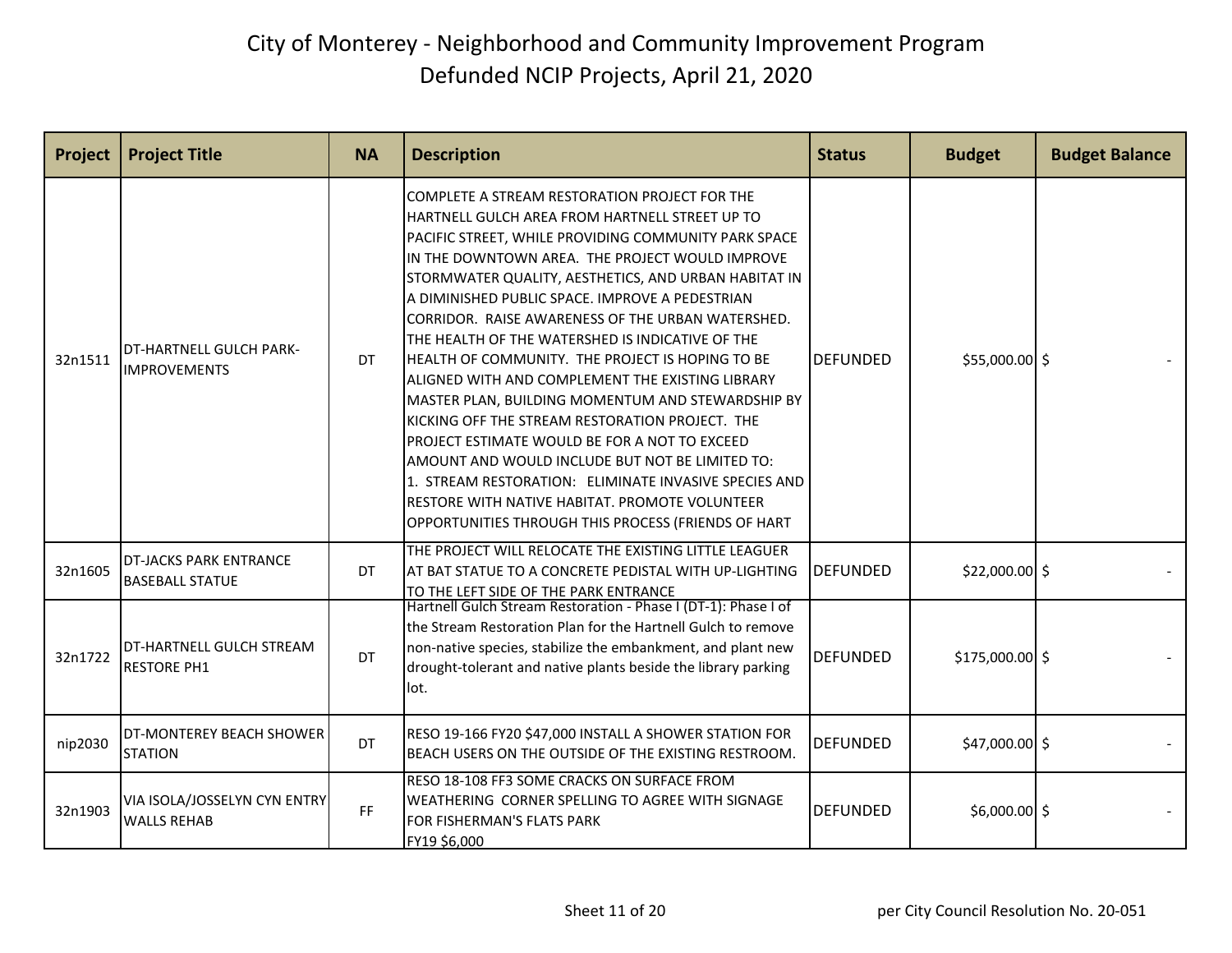| Project | <b>Project Title</b>                                      | <b>NA</b> | <b>Description</b>                                                                                                                                                                                                                                                              | <b>Status</b>    | <b>Budget</b>    | <b>Budget Balance</b> |
|---------|-----------------------------------------------------------|-----------|---------------------------------------------------------------------------------------------------------------------------------------------------------------------------------------------------------------------------------------------------------------------------------|------------------|------------------|-----------------------|
| 33n1615 | FF-VIA CASOLI SEWER ODOR<br><b>PREVENTION</b>             | <b>FF</b> | CONTROL SEWER ODOR AT END OF FORCE MAIN INTO CITY<br>MANHOLE. EXTEND 6" SEWER MAIN UPHILL APPROXIMATELY<br>30' AND TIE FORCE MAIN INTO THE EXTENDED SEWER MAIN.<br>ONLY ACHIEVABLE IF EXTENDED GRAVITY MAIN IS BELOW<br>GRADE OF FORCE MAIN. NEED TO VERIFY.                    | <b>IDEFUNDED</b> | $$18,000.00$ \$  |                       |
| 35n1801 | <b>FF-3 VIA MARETTIMO</b><br><b>STREETLIGHT</b>           | FF        | Cul De Sac is "pitch black" after sunset -- this cul de sac needs<br>street light similar to light on Augusta Place cul de sac.                                                                                                                                                 | <b>DEFUNDED</b>  | $$10,000.00$ \$  |                       |
| 35n1812 | FF-2 VIA ISOLA RADAR SPEED<br><b>SIGNS (2)</b>            | FF        | Install two radar speed signs                                                                                                                                                                                                                                                   | <b>DEFUNDED</b>  | \$30,000.00 \$   |                       |
| nip2007 | <b>FF-FISHERMAN FLATS PARK</b><br><b>IMPROVEMENTS</b>     | FF        | RESO 19-166 FY20 \$8,100 REPLACE THE LARGE TREE THAT WAS<br>CUT DOWN LAST YEAR WITH AT LEAST TWO LARGE TREES.                                                                                                                                                                   | DEFUNDED         | $$8,100.00$ \$   |                       |
| 35n1736 | <b>GW-X-WALK IMP AND LIGHTS</b><br><b>INSTL</b>           | GW        | Glenwood Crosswalk, Lights (GW-1)<br>Install ADA curb ramps, safety lighting, rectangular rapid<br>flashing beacons, bulbout for pedestrian visibility, and<br>improvements to bus landing area near the gate to MPC's<br>stadium from Glenwood.                                | <b>DEFUNDED</b>  | $$211,600.00$ \$ |                       |
| 35n1809 | GW-1 GLENWOOD 200/201<br><b>RAIPD FLASH BEACON</b>        | GW        | This improvement will facilitate a standard bus stop, narrow<br>crossing the street from the sidewalk on one side of the street<br>to the southbound bus stop, and install a RRFB pedestrian<br>crossing light.                                                                 | <b>DEFUNDED</b>  | \$281,600.00 \$  |                       |
| 30n0719 | MONTEREY VISTA ENTRANCE<br><b>MEDIANS</b>                 | <b>MV</b> | These two medians are part of the Monterey Vista traffic study<br>and were approved by Council in the past. 216-N07-C197-000                                                                                                                                                    | <b>DEFUNDED</b>  | $$65,000.00$ \$  |                       |
| 30n0817 | <b>COLTON SCHOOL STORM</b><br><b>WATER DRAINAGE IMPRV</b> | <b>MV</b> | The NIP committee has put \$75,000 towards Colton School<br>storm water drainage improvements estimated at \$550,000.                                                                                                                                                           | <b>DEFUNDED</b>  | \$75,000.00 \$   |                       |
| 30n0934 | Soledad Drive Entry Median                                | <b>MV</b> | This will take care of some of the drainage of the unner area<br>Soledad Drive Entry Median – This will provide a median area<br>into the Monte Vista Neighborhood along Soledad Dr. This is<br>part of the traffic calming plan identified and already approved<br>by Council. | <b>DEFUNDED</b>  | $$40,000.00$ \$  |                       |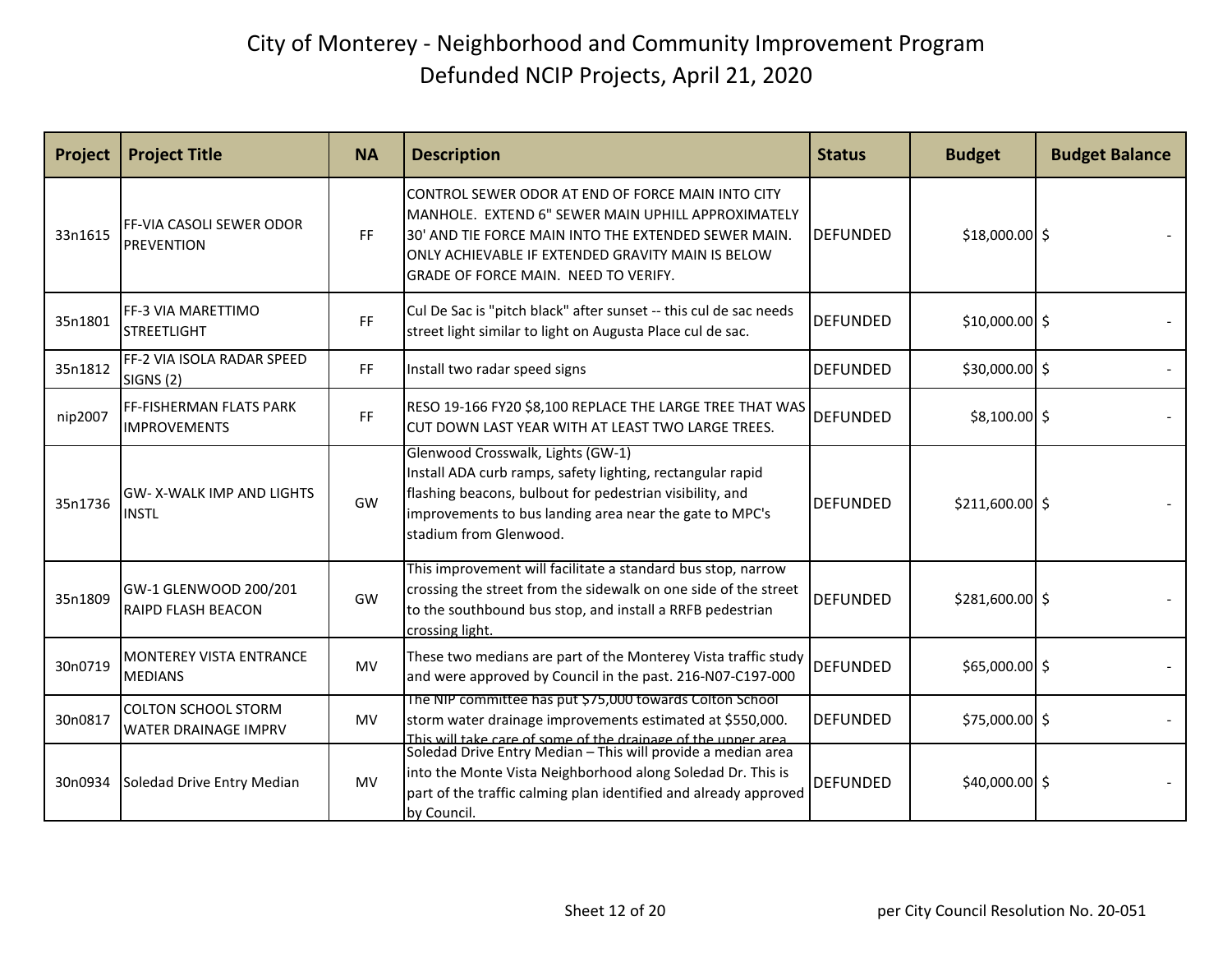| Project | <b>Project Title</b>                                | <b>NA</b> | <b>Description</b>                                                                                                                                                                                                                                                                                                                                                                                      | <b>Status</b>   | <b>Budget</b>    | <b>Budget Balance</b> |
|---------|-----------------------------------------------------|-----------|---------------------------------------------------------------------------------------------------------------------------------------------------------------------------------------------------------------------------------------------------------------------------------------------------------------------------------------------------------------------------------------------------------|-----------------|------------------|-----------------------|
| 33n1904 | EL CAMINITO DEL SUR STORM<br><b>DRAIN OUTLET R</b>  | <b>MV</b> | RESO 18-108 MV2 RECONSTRUCT THE SWALE AREA ADJACENT<br>TO THE ROAD TO ACCOMMODATE THE END WALL STORM<br>RUNOFF TO THE DOWNSTREAM ADJACENT DRIVEWAY DRAIN<br>ADJACENT TO 36 EL CAMINITO DEL SUR<br>FY19 \$9,500                                                                                                                                                                                          | <b>DEFUNDED</b> | $$9,500.00$ \$   |                       |
| 35n1803 | <b>MV-17 MONTE VISTA STREET</b><br><b>NAME SIGN</b> | <b>MV</b> | The street signs in the neighborhood are faded (look at the<br>Monte Vista Drive/Soledad sign). Upgrade the three<br>intersections on Monte Vista and elwhere in the<br>neighborhood, as funding allows                                                                                                                                                                                                 | <b>DEFUNDED</b> | $$5,000.00$ \$   |                       |
| 35n1854 | MV-19 MONTEREY VISTA<br><b>STREET MARKINGS</b>      | <b>MV</b> | RESO 18-005 FY18 \$65,000                                                                                                                                                                                                                                                                                                                                                                               | <b>DEFUNDED</b> | $$65,000.00$ \$  |                       |
| 35n1921 | <b>SAN BARNABEDR</b><br>WALKWAY/ROAD DESIGN         | MV.       | <b>RESO 18-108 DESIGN FOR ENTIRE BLOCK IMPROVEMENTS</b><br>ASSESS WIDENING SAN BERNABE TO ASSURE PASSAGE FOR<br>TWO WAY TRAFFICE. RESTORE WITH A SLOPE FILL OVER<br><b>EXISTING WALKING PATHS</b><br>FY19 \$87,000                                                                                                                                                                                      | <b>DEFUNDED</b> | \$87,000.00 \$   |                       |
| 37n1523 | MV-VIA DEL REY/HERRMANN-<br>RT TURN-ELIMINAT        | <b>MV</b> | ELIMINATE THE RIGHT TURN LANE FROM HERRMANN DRIVE<br>ONTO VIA DEL REY. ADD A STOP SIGN COMING DOWN VIA DEL<br>REY. THE PROJECT WOULD IMPROVE SAFETY FOR<br>PEDESTRIANS, INCLUDING STUDENTS TRAVELING TO AND<br>FROM MONTEREY HIGH SCHOOL, REDUCE CONFUSION<br>AMONG DRIVERS TRAVELING IN BOTH DIRECTIONS, AND<br>REDUCE OVERALL SPEED AT THE INTERSECTION AND IN THE<br>NEIGHBORHOOD IN GENERAL. (MV-5) | <b>DEFUNDED</b> | $$237,259.00$ \$ |                       |
| nip2003 | MV-EL CAMINITO DEL NORTE<br><b>STREETLIGHT</b>      | <b>MV</b> | RESO 19-166 FY20 \$4,000<br>INSTALL OVERHEAD STREETLIGHT ON IXISTING JOINT POWER<br><b>POLE</b>                                                                                                                                                                                                                                                                                                         | <b>DEFUNDED</b> | $$4,000.00$ \$   |                       |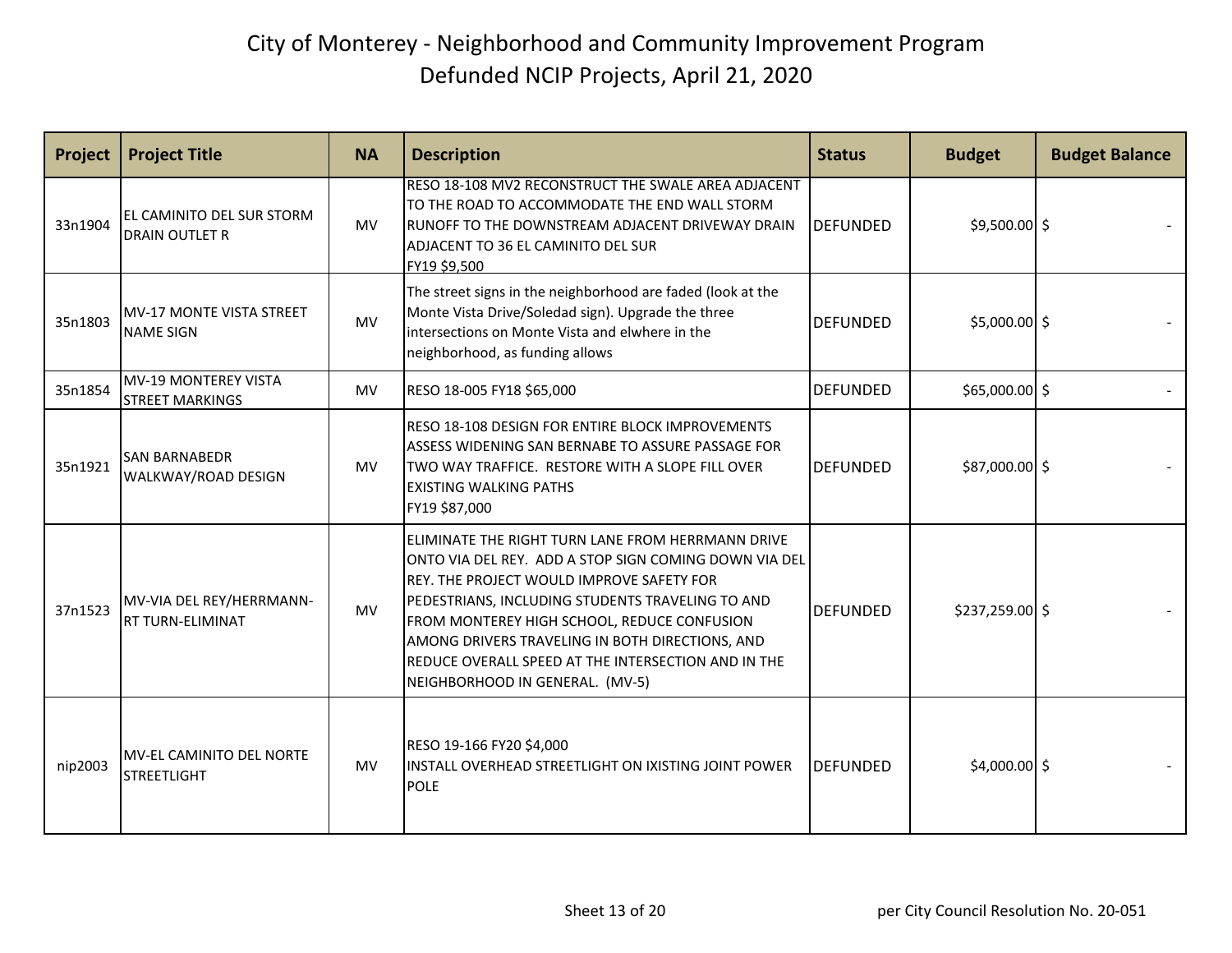| Project | <b>Project Title</b>                                   | <b>NA</b> | <b>Description</b>                                                                                                                                                                                                                                                                                                                                                                                                                                                                                                                                      | <b>Status</b>   | <b>Budget</b>    | <b>Budget Balance</b> |
|---------|--------------------------------------------------------|-----------|---------------------------------------------------------------------------------------------------------------------------------------------------------------------------------------------------------------------------------------------------------------------------------------------------------------------------------------------------------------------------------------------------------------------------------------------------------------------------------------------------------------------------------------------------------|-----------------|------------------|-----------------------|
| nip2042 | IMV-DRY CREEK ROAD STORM<br><b>DRAIN GRATE</b>         | <b>MV</b> | RESO 19-166 FY20 \$35,000 UPGRADE STORM DRAIN GRATE TO<br>THE NORTH SIDE OF DRIVEWAY AT 751 DRY CREEK.                                                                                                                                                                                                                                                                                                                                                                                                                                                  | <b>DEFUNDED</b> | \$35,000.00 \$   |                       |
| nip2043 | <b>MV-MAR VISTA TRAFFIC</b><br><b>CALMING PH 1</b>     | <b>MV</b> | RESO 19-166 FY20 \$238,000 PHASE 1 CONSTRUCTION OF THE<br>PLAN DEVELOPED FOR MAR VISTA BY PREVIOUS NCIP PROJECT. DEFUNDED<br>LOCATION AT MAR VISTA AND TODA VISTA                                                                                                                                                                                                                                                                                                                                                                                       |                 | $$238,000.00$ \$ |                       |
| nip2044 | MV-VIA PARAISO PK BBALL CT<br><b>UPGRADE</b>           | <b>MV</b> | RESO 19-166 FY20 \$111,000 UPGRADE THE BASKETBALL COURT<br>AT VIA PARAISO PARK                                                                                                                                                                                                                                                                                                                                                                                                                                                                          | <b>DEFUNDED</b> | $$111,000.00$ \$ |                       |
| 30n0726 | DAVID/TERRY EXT CURBS,<br><b>CROSSWALK &amp; MEDIA</b> | <b>NM</b> | This project will begin with the study to determine whether a<br>lighted crosswalk is required along any section of David Ave.<br>The results of the study will determine whether design and<br>construction actually goes forward. 216-N07-A267-0000                                                                                                                                                                                                                                                                                                   | <b>DEFUNDED</b> | $$127,000.00$ \$ |                       |
| 30n1234 | <b>SLOAT MONUMENT</b><br>REPAIR/RESTORATION            | <b>NM</b> | RESO #11-118 Repair and restore Sloat Monument following<br>the specific recommendations of the City Consultant report.<br>This 100 year old monument is deteriorating. The City's<br>consultant has made specific recommendations to restore the<br>stone monument to withstand decades of weathering.<br>Deterioration is progressing rapidly since NIP considered this<br>project two years ago. Veterans groups are raising funds to<br>help with this project. Funds received after project completion<br>would be returned to NIP ending balance. | <b>DEFUNDED</b> | $$93,300.00$ \$  |                       |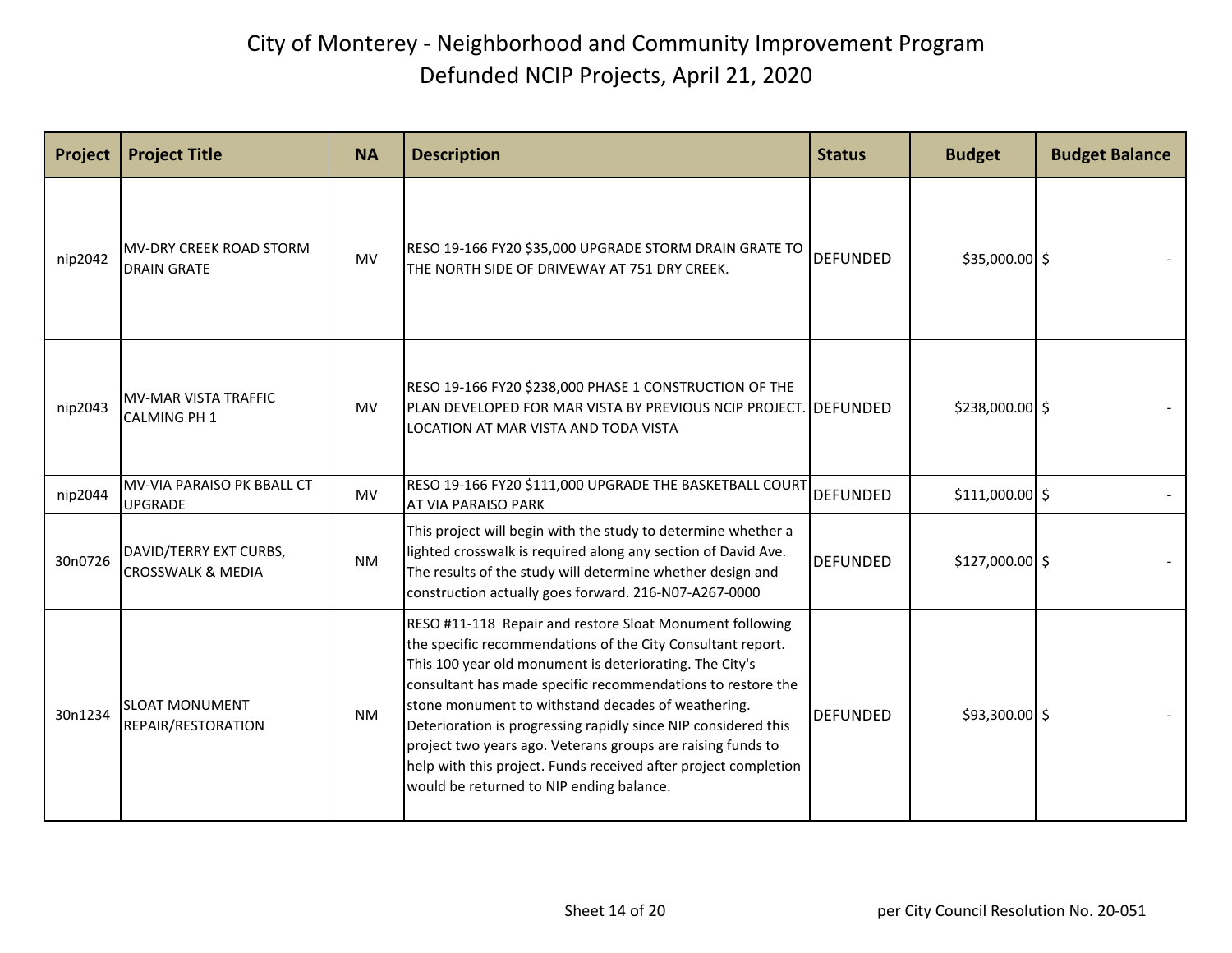| Project | <b>Project Title</b>                                  | <b>NA</b> | <b>Description</b>                                                                                                                                                                                                                                                                                                                                                                                            | <b>Status</b>    | <b>Budget</b>    | <b>Budget Balance</b> |
|---------|-------------------------------------------------------|-----------|---------------------------------------------------------------------------------------------------------------------------------------------------------------------------------------------------------------------------------------------------------------------------------------------------------------------------------------------------------------------------------------------------------------|------------------|------------------|-----------------------|
| 30n1314 | DAVID/TERRY EXTENDED CURBS<br>CROSSWALK&ME            | <b>NM</b> | Construction of designed pedestrian safety features on David<br>Avenue at Terry Street intersection that include curb<br>extensions, textured crosswalk, and a median one block west<br>to slow traffic. David Avenue is an arterial and a truck route.<br>MST bus stops at this location. Phase I funding covers design<br>and most of construction costs. Phase II provides the balance<br>of funds needed. | <b>DEFUNDED</b>  | \$65,000.00 \$   |                       |
| 30n1620 | NM-BELDEN DRAKE OPEN<br><b>SPACE</b>                  | <b>NM</b> | PURCHASE VACANT PARCEL OF LAND (IF OWNER IS WILLING<br>TO SELL) AT THE CORNER OF BELDEN AND DRAKE TO BECOME<br>PART OF A CITY PARK SPACE. PROVIDE 1-2 BENCHES FOR<br>PEOPLE TO SIT AND ENJOY THE TREES AND THE VIEW OF<br>MONTEREY BAY (NM-7)                                                                                                                                                                 | <b>IDEFUNDED</b> | $$250,000.00$ \$ |                       |
| 31n1754 | <b>NM-HILLTOP PARK CENTER</b><br><b>STUDY PHASE 1</b> | <b>NM</b> | RESO 16-244 FY17<br>\$80,000                                                                                                                                                                                                                                                                                                                                                                                  | <b>DEFUNDED</b>  | \$80,000.00 \$   |                       |
| 31n1850 | INM-2 DEVISADERO 700<br><b>DRAINAGE SWALE</b>         | <b>NM</b> | RESO 18-005 \$66,000 FY18                                                                                                                                                                                                                                                                                                                                                                                     | <b>DEFUNDED</b>  | $$66,000.00$ \$  |                       |
| 31n1924 | <b>CANNERY ROW PUBLIC</b><br><b>RESTROOM DESIGN</b>   | <b>NM</b> | RESO 18-108 LOCATE A SITE AND DESIGN A NEW PUBLIC<br>RESTROOM FOR CANNERY ROW. MINIMUM OF TWO STALLS<br>BASED ON MAXIMIZING SPACE. NEAR BRUCE ARISS WAY<br>ADJACENT TO THE WORKER SHACKS OR WHEREVER FEASIBLE.<br>CANNERY ROW BUSINESS DISTRICT WILL MAINTAIN THE<br><b>CONSTRUCTED RESTROOMS IN PHASE 2</b><br>FY19 \$97,000                                                                                 | <b>DEFUNDED</b>  | \$97,000.00 \$   |                       |
| 31n1928 | TAYLOR ST 600 BLOCK<br><b>WALKWAY</b>                 | <b>NM</b> | RESO 18-108 CEMENT STABILIZED DG WALKWAY WIMILAR TO<br>1581 HOFFMAN AND 789 ARCHER AT DRAKE<br>FY19 \$123,000                                                                                                                                                                                                                                                                                                 | <b>DEFUNDED</b>  | $$123,000.00$ \$ |                       |
| 32n1905 | DAVID AVE OPEN SPACE<br><b>ACQUISITION TREES</b>      | <b>NM</b> | RESO 18-108 NM1 LEGAL DOCUMENTS TO TRANSFER<br>OWNERSHIP OF THIS PARCEL FROM MPUSD TO THE CITY OF<br>MONTEREY. POSSIBLY CITY 1/3 SHARE COST TO REMOVE                                                                                                                                                                                                                                                         | <b>DEFUNDED</b>  | $$10,000.00$ \$  |                       |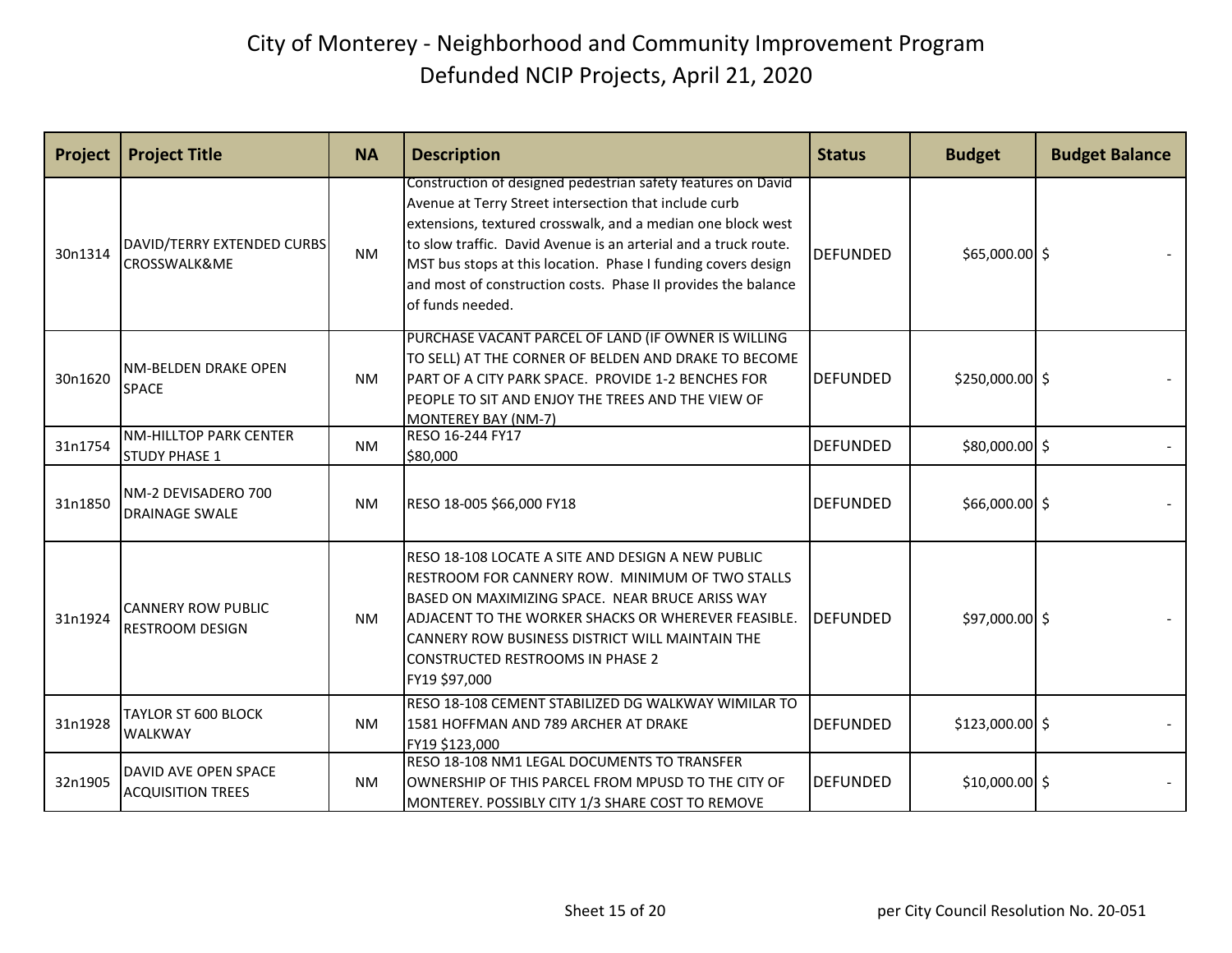| <b>Project</b> | <b>Project Title</b>                                     | <b>NA</b> | <b>Description</b>                                                                                                                                                                                                                                                                                                                                                                                                                                                                                                                                                                                             | <b>Status</b>   | <b>Budget</b>    | <b>Budget Balance</b> |
|----------------|----------------------------------------------------------|-----------|----------------------------------------------------------------------------------------------------------------------------------------------------------------------------------------------------------------------------------------------------------------------------------------------------------------------------------------------------------------------------------------------------------------------------------------------------------------------------------------------------------------------------------------------------------------------------------------------------------------|-----------------|------------------|-----------------------|
| 33n1035        | <b>CAL-AM RESERVOIR PRELIM</b><br><b>DESIGN STORMWTR</b> | <b>NM</b> | PROVIDES FUNDING TO LOOK AT THE POSSIBILITY OF REUSING<br>THIS NEW EMPTY RESERVOIR FOR THE CAPTURE OF RAINFALL<br>RUNOFF FROM UPPER NEW MONTEREY. WATER COULD THEN<br>BE USED FOR IRRIGATION IN NEW MONTEREY AND PACIFIC<br>GROVE. PACIFIC GROVE HAS A SIMILAR PROJECT ALREADY<br><b>BUDGETED (PARTIALLY FUNDED)</b>                                                                                                                                                                                                                                                                                           | <b>DEFUNDED</b> | $$470,000.00$ \$ |                       |
| 35n1438        | NM-<br>DICKMAN/HAWTHORNE/PRESC<br><b>IOTT-ADA UPGR</b>   | <b>NM</b> | Hawthorne/Dickman ADA: Install the fourth ADA ramp at the<br>NW corner of the intersection of Hawthorne and Dickman.<br>Changes to the catch basin may be necessary.<br>Prescott 1650: Install smooth walking surface at the frontage<br>of 1650 Prescott Avenue. Have utility company cut back utility<br>pads. Install Mesa Buff-tinted concrete walk where there are<br>no surface pine roots (the upper $30'$ +/-) that ties in with<br>concrete sidewalk at the upper property line. Improvements<br>to concrete-stabilized decomposed granite as needed in areas<br>where surface roots prevent digging. | <b>DEFUNDED</b> | $$67,039.10$ \$  |                       |
| 35n1706        | <b>NM-IRVING ST-WALKWAY REPR</b>                         | <b>NM</b> | Irving DG Walk Repair (NM-14): Restore concrete-stabilized<br>decomposed granite (or equivalent) 5'-wide walkway beside<br>existing concrete curb, adjacent to 798 Pine St, on Irving.                                                                                                                                                                                                                                                                                                                                                                                                                         | <b>DEFUNDED</b> | $$15,850.00$ \$  |                       |
| 35n1906        | <b>BRUCE ARISS WAY LIGHTING</b><br><b>UPGRADE</b>        | <b>NM</b> | RESO 18-108 IMPROVE NIGHT LIGHTING ESPECIALLY AT THE<br>WAVE ST END. ADD REFLECTIVE MATERIAL ON STEP NOSING<br>FY19 \$23,000                                                                                                                                                                                                                                                                                                                                                                                                                                                                                   | <b>DEFUNDED</b> | $$23,000.00$ \$  |                       |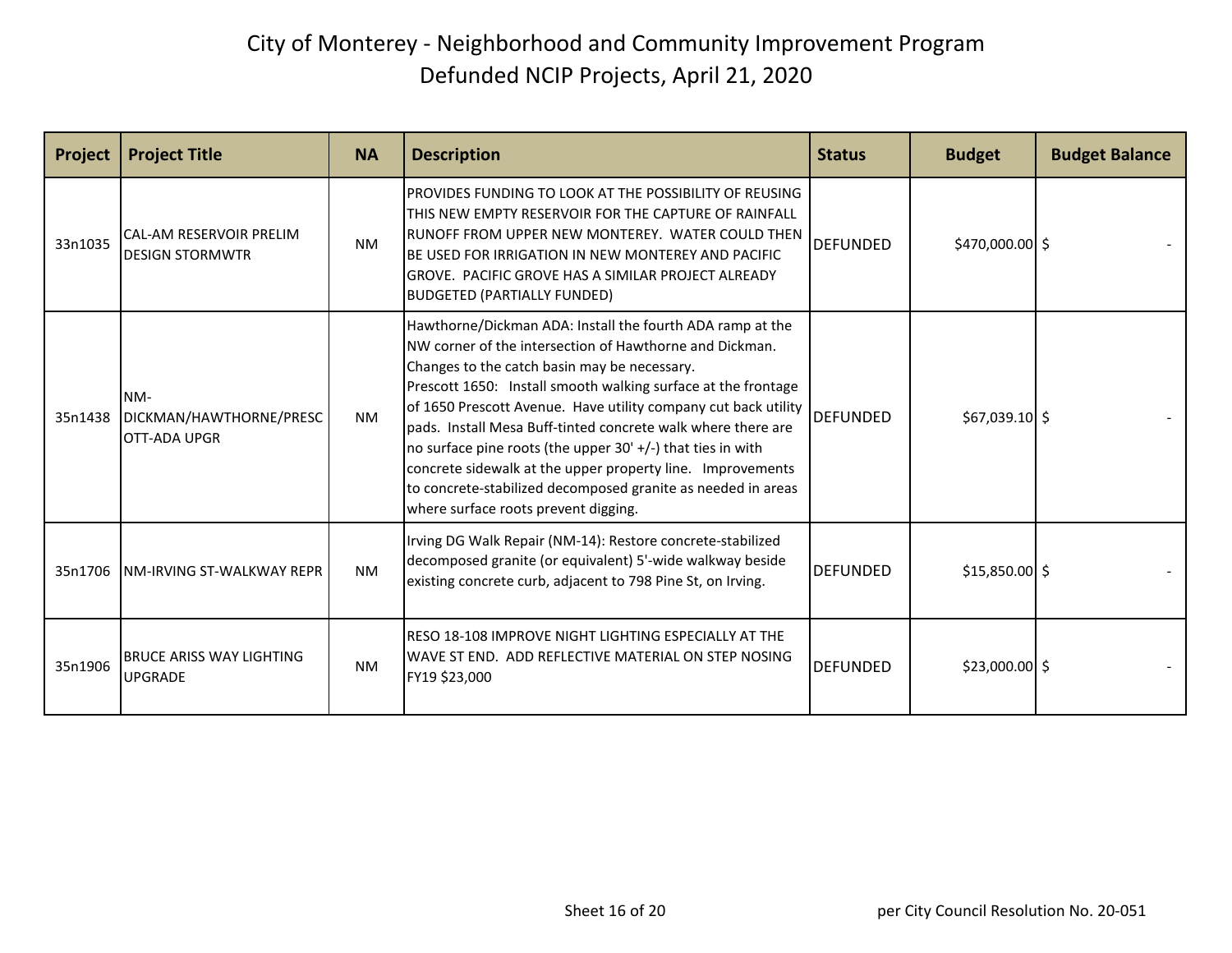| Project | <b>Project Title</b>                           | <b>NA</b> | <b>Description</b>                                                                                                                                                                                                                                                                                                                                                                                                                                                                                                                                                                                                                                                                                                                                                                                                                                                                                                              | <b>Status</b>   | <b>Budget</b>    | <b>Budget Balance</b> |
|---------|------------------------------------------------|-----------|---------------------------------------------------------------------------------------------------------------------------------------------------------------------------------------------------------------------------------------------------------------------------------------------------------------------------------------------------------------------------------------------------------------------------------------------------------------------------------------------------------------------------------------------------------------------------------------------------------------------------------------------------------------------------------------------------------------------------------------------------------------------------------------------------------------------------------------------------------------------------------------------------------------------------------|-----------------|------------------|-----------------------|
| 37n1505 | NM-DAVID/PRESCOTT-RADAR<br><b>SPEED SIGNS</b>  | NM.       | INSTALL ONE (1) RADAR SPEED SIGN ON PRESCOTT AVENUE<br>NEAR CYPRESS STREET WESTBOUND FOR UPHILL-BOUND<br>TRAFFIC CONSISTENT WITH THE PRESCOTT DAVID TRAFFIC<br>CALMING PLAN. THE SIGHT DISTANCE FROM TERRY STREET IS<br>LIMITED AT PRESCOTT, REDUCING SPEEDS AT THIS<br>INTERSECTION WOULD INCREASE SAFETY. TWO SIGNS WERE<br>APPROVED IN THE PLAN, ONE HAS ALREADY BEEN INSTALLED<br>AND IS SUCCESSFULLY REDUCING SPEEDS OF DOWNHILL<br>TRAFFIC. INSTALL TWO (2) RADAR SPEED SIGNS ON DAVID<br>AVENUE BETWEEN PINE STREET AND DEVISADERO STREET AT<br>LOCATIONS TO BE DETERMINED BY THE CITY TRAFFIC<br><b>ENGINEERS WHO HAVE DETERMINED THAT SIGNS ARE</b><br>WARRANTED ALONG DAVID. PRESCOTT AVENUE NEIGHBORS<br>SUPPORTED A SECOND RADAR SPEED SIGN WHEN THE FIRST<br>ONE WAS INSTALLED. DAVID AVENUE NEIGHBORS WOULD BE<br>CONSULTED WHEN LOCATIONS ARE DETERMINED. EACH SIGN<br>HAS AN ESTIMATED COST OF \$15,000. (NM-5) | <b>DEFUNDED</b> | $$45,000.00$ \$  |                       |
| nip2011 | NM-OAK ST 500 BLOCK<br><b>WIDENING PHASE 1</b> | <b>NM</b> | RESO 19-166 FY20 \$346,000 REMOVE EXISTING SIDEWALK,<br>CURB, AND GUTTER. NEW CURM, GUTTER, AND CONCRETE<br>SIDEWALK AT 36 FEET WIDE CURB TO CURB. PAVING AS<br>NECESSARY. CURB RAMPS AT CORNERS. MEANDERING<br>SIDEWALK IN PARK (NOTE: 50% FUNDING REQUEST)                                                                                                                                                                                                                                                                                                                                                                                                                                                                                                                                                                                                                                                                    | <b>DEFUNDED</b> | $$346,000.00$ \$ |                       |
| nip2047 | NM - PRESCOTT 1740<br>SIDEWALK                 | <b>NM</b> | RESO 20-004 FY 20 \$49,000 NIP FUNDING. REMOVE EXISTING<br>DECOMPOSED GRANITE (DG) SIDEWALK. NEW MESA BUFF<br>CONCRETE SIDEWALK AT BACK OF (E) CURB.                                                                                                                                                                                                                                                                                                                                                                                                                                                                                                                                                                                                                                                                                                                                                                            | <b>DEFUNDED</b> | $$49,000.00$ \$  |                       |
| 32n1728 | <b>OT-LARKIN PK SWINGS INSTL</b>               | <b>OT</b> | Larkin Park Swings (OT-1)<br>Install swings for older children. Conceptual MPUSD approval<br>received.                                                                                                                                                                                                                                                                                                                                                                                                                                                                                                                                                                                                                                                                                                                                                                                                                          | <b>DEFUNDED</b> | $$35,000.00$ \$  |                       |
| 32n1733 | OT-LARKIN PK IRRIGATION AND<br><b>TURF REN</b> | OT        | Larkin Park Irrigation and Turf Renovation (OT-4)<br>The old irrigation system for Larkin Park is not functioning<br>properly. Turf needs renovation also. Conceptual MPUSD<br>approval received.                                                                                                                                                                                                                                                                                                                                                                                                                                                                                                                                                                                                                                                                                                                               | <b>DEFUNDED</b> | $$31,000.00$ \$  |                       |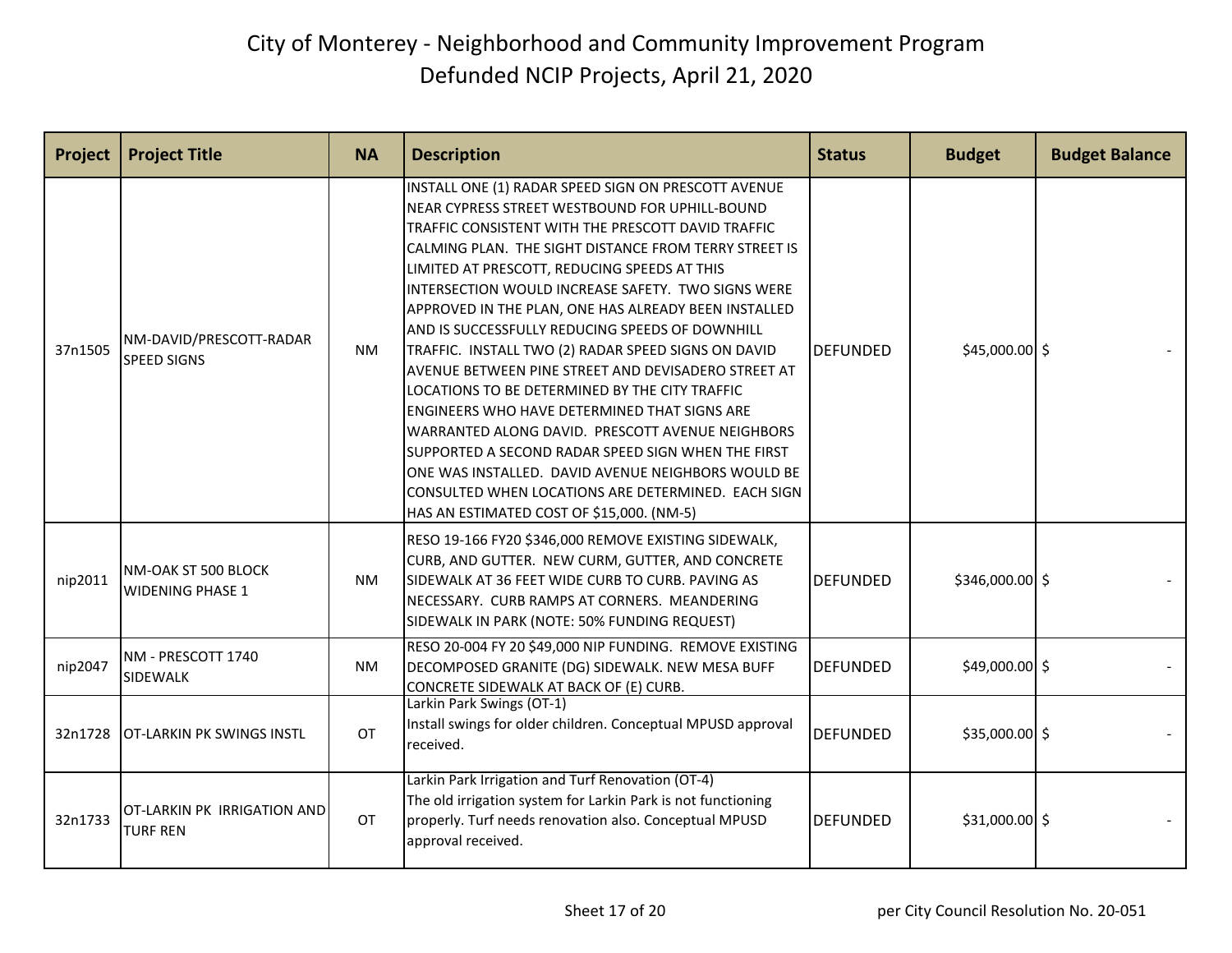| <b>Project</b> | <b>Project Title</b>                                     | <b>NA</b> | <b>Description</b>                                                                                                                                                                                                                                                                                                                                                   | <b>Status</b>    | <b>Budget</b>   | <b>Budget Balance</b> |
|----------------|----------------------------------------------------------|-----------|----------------------------------------------------------------------------------------------------------------------------------------------------------------------------------------------------------------------------------------------------------------------------------------------------------------------------------------------------------------------|------------------|-----------------|-----------------------|
| 32n1908        | <b>JOLD TOWN ACCESSIBLE PARK</b>                         | OT        | RESO 18-108 CANVAS THE OLD TOWN NEIGHBORHOOD TO<br>ALLOW REASONABLE PARK AVAILABILITY FOR FAMILIES AND<br><b>RESIDENTS TO USE</b><br><b>FY19 \$500</b>                                                                                                                                                                                                               | <b>IDEFUNDED</b> | $$500.00$ \$    |                       |
| 35n1609        | <b>IOT-AMERICAN LEGION TO</b><br><b>HARRISON WALKWAY</b> | OT        | AMERICAN LEGION TO HARRISON WALKWAY, STAIRS<br><b>RENOVATION/RESTORATION</b><br>REMOVE AND REPLACE ASPHALT WALKWAY FROM THE<br>AMERICAN LEGION TO THE STAIRS UP TO HARRISON STREET.<br>REMOVE AND REPLACE FAILED ASPHALT WALKWAY AREAS<br>FROM THE AMERICAN LEGION TO THE STAIRS UP TO<br>HARRISION STREET. REPAIR WOOD STAIRS AND RAILING, FILL<br>IN DG PATH ARFAS | <b>IDEFUNDED</b> | $$19,000.00$ \$ |                       |
| 35n1909        | <b>OLD TOWN NEIGHBORHOOD</b><br><b>SIGNS</b>             | OT        | RESO 18-108 SIGNS TO DESIGNATE NEIGHBORHOOD AREA<br>WILL HAVE SIMPLE METAL SIGNS TO LET PEOPLE KNOW THEY<br>ARE ENTERING A NEIGHBORHOOD                                                                                                                                                                                                                              | IDEFUNDED        | $$12,000.00$ \$ |                       |
| 35n1910        | <b>IOLD TOWN STREET NAME</b><br><b>SIGNS REPLACEMENT</b> | OT        | RESO 18-108 REPLACE FADED AND UNREADABLE SIGNS<br>REPLACE ALL SIGNS ON FRANKLIN, JEFFERSON, AND OTHER<br>STREETS AS FINDING ALLOWS ANTICIPATES COST SHARE<br>FUNDING WITH CIP SIGN REPLACEMENT FUNDS<br>FY19 \$5.000                                                                                                                                                 | <b>IDEFUNDED</b> | $$5,000.00$ \$  |                       |
| 30n0936        | Wyndemere Lower Canyon<br><b>Drainage Design</b>         | <b>SF</b> | Wyndemere Lower Canyon Drainage Design - This will be<br>design only for the lower portion or the portion below Skyline<br>Ridge Road in the Wyndemere drainage area. The upper<br>portion above Skyline Drive has been completed and can be<br>seen from Skyline Ridge Road.                                                                                        | <b>DEFUNDED</b>  | $$75,000.00$ \$ |                       |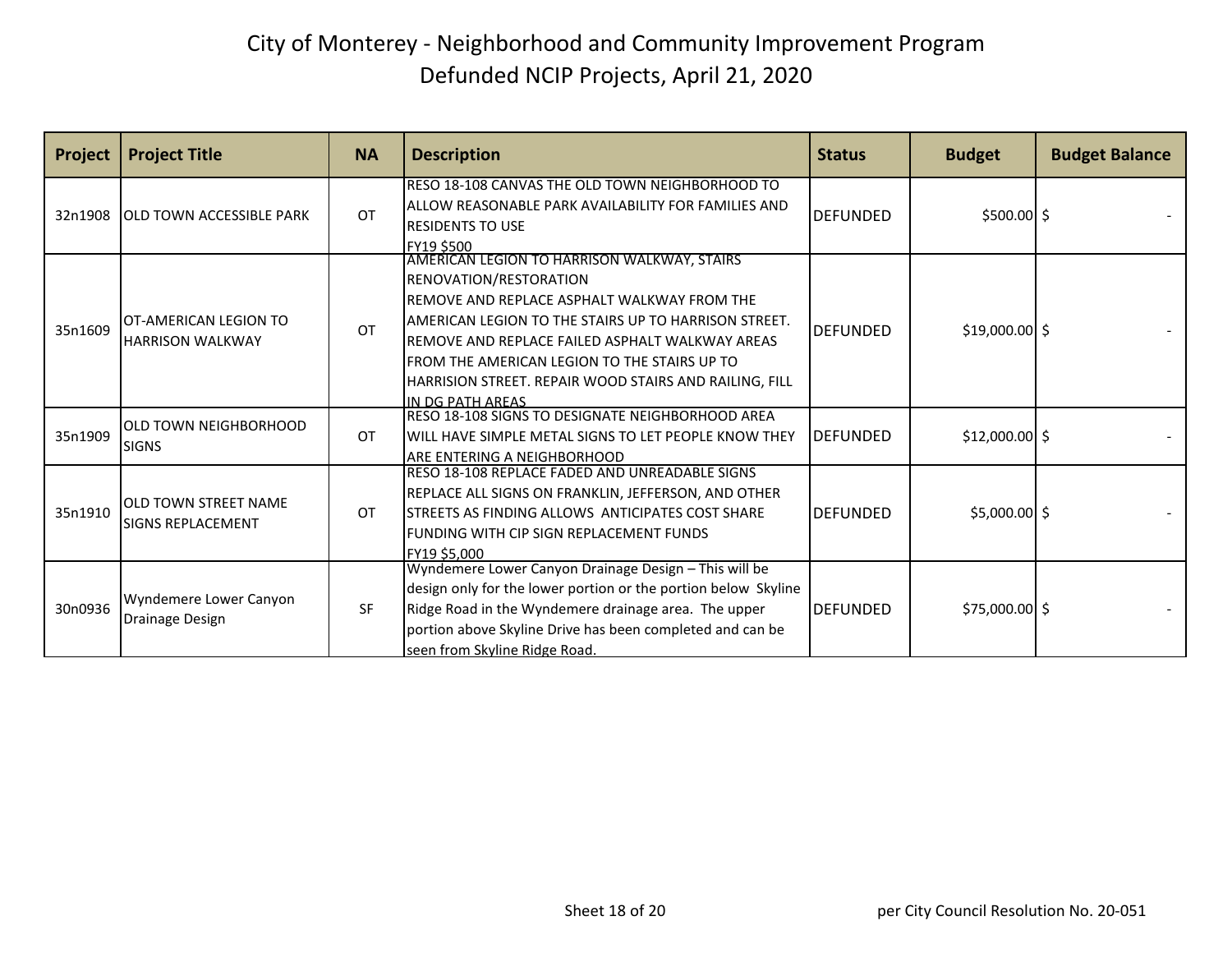| Project | <b>Project Title</b>                                    | <b>NA</b>  | <b>Description</b>                                                                                                                                                                                                                                                                                                                                                                                                                                                                                                                                                                                                                     | <b>Status</b>   | <b>Budget</b>    | <b>Budget Balance</b> |
|---------|---------------------------------------------------------|------------|----------------------------------------------------------------------------------------------------------------------------------------------------------------------------------------------------------------------------------------------------------------------------------------------------------------------------------------------------------------------------------------------------------------------------------------------------------------------------------------------------------------------------------------------------------------------------------------------------------------------------------------|-----------------|------------------|-----------------------|
| 30n1217 | <b>WYNDEMERE LOG DROP</b><br><b>REPAIR</b>              | <b>SF</b>  | RESO #11-118 Repair Upper Wyndemere log drops to<br>eliminate erosion and sedimentation in the creek. The project<br>will stabilize the eroded areas before catastrophic failure<br>occurs to the log drop creek stabilization system. First priority<br>recommendation per Council at their January 4, 2011 meeting.<br>FY16 PROJECT WILL STABILIZE THE REACH OF WYNDEMERE<br>CREEK BETWEEN SKYLINE DR AND CRANDALL RD. THIS<br>PROJECT WAS FUNDED IN FY09 FOR DESIGN. DUE TO COST OF<br>THIS PROJECT IT HAS RECEIVED TWO FUNDING ALLOCATIONS<br>IN FY 15. THIS WILL BE THE LAST FUNDING PHASE SO<br>CONSTRUCTION CAN BE IMPLEMENTED. | DEFUNDED        | \$92,000.00 \$   |                       |
| 30n1325 | SF-WYNDEMERE LOWER<br>CANYON-DRAINAGE                   | SF         | kebulla and stabilize the reach of wyndemere Creek between.<br>Skyline Drive and Crandall Road. Plans are already well<br>underway with funding provided in FY 2008/09. Control of<br>vator run off, roduction of matorials transmission on the                                                                                                                                                                                                                                                                                                                                                                                        | <b>DEFUNDED</b> | \$945,000.00 \$  |                       |
| 32n1901 | PINEHILL WAY/MAR VISTA DR<br><b>GREENBELT PATH</b>      | <b>SF</b>  | RESO 18-108 NIP FY19 \$40,000<br>REPLACE THE DAMAGED CONCRETE PATH THAT HAS BROKEN<br>AND LIFTED IN MANY PLACES. SUGGEST STABILIZED DG OR<br>ESPHALT TO REPLACE INFLEXIBLE CONCRETE AS PATH<br><b>MATERIAL</b>                                                                                                                                                                                                                                                                                                                                                                                                                         | <b>DEFUNDED</b> | $$40,000.00$ \$  |                       |
| nip2020 | SF-SKYLINE FORST DR/HOL HWY<br><b>K-RAIL</b>            | SF         | RESO 19-166 FY20 \$17,000 REPAIR SPAULDED CONCRETE ON<br>THE EDGE OF THE BRIDGE K-RAIL AND RESURFACE THE K-RAIL<br>TO ATTAIN A UNIFORM APPEARANCE WITH A GRAFFITI<br>RESISTANT FINISH. THE GRAFFITI UNDER THE BRIDGE ALSO<br>NEEDS TO BE AESTHETICALLY REMOVED AND RESURFACED.                                                                                                                                                                                                                                                                                                                                                         | <b>DEFUNDED</b> | $$17,000.00$ \$  |                       |
| nip2049 | SF-HWY 1, 68 TO VIEJO BIKE<br><b>PATH UPGRADE</b>       | SF         | RESO 20-004 FY20 \$190,000 NIP FUNDING.<br>PATCH AREAS OF ASPHALT BIKE PATH THAT PARALLELS TO<br>HWY 1 FROM VIEJO UP TO HWY 68.                                                                                                                                                                                                                                                                                                                                                                                                                                                                                                        | <b>DEFUNDED</b> | $$190,000.00$ \$ |                       |
| 32n1617 | <b>VDM-MONTECITO PARK SAFETY</b><br><b>IMPROVEMENTS</b> | <b>VDM</b> | REGRADE AND REPLACE 1/2 COURT BASKETBALL COURT IN<br>MONTECITO PARK WITH FULL-COURT ACRYLOTEX SYSTEM OR<br>FLEXCOURT. LIGHT BASKETBALL COURT AND PLAYGROUND<br>UNTIL 10 PM. REPLACE SAND IN PLAYGROUND WITH A SAFER<br>ALTERNATIVE.                                                                                                                                                                                                                                                                                                                                                                                                    | <b>DEFUNDED</b> | \$408,798.00 \$  |                       |